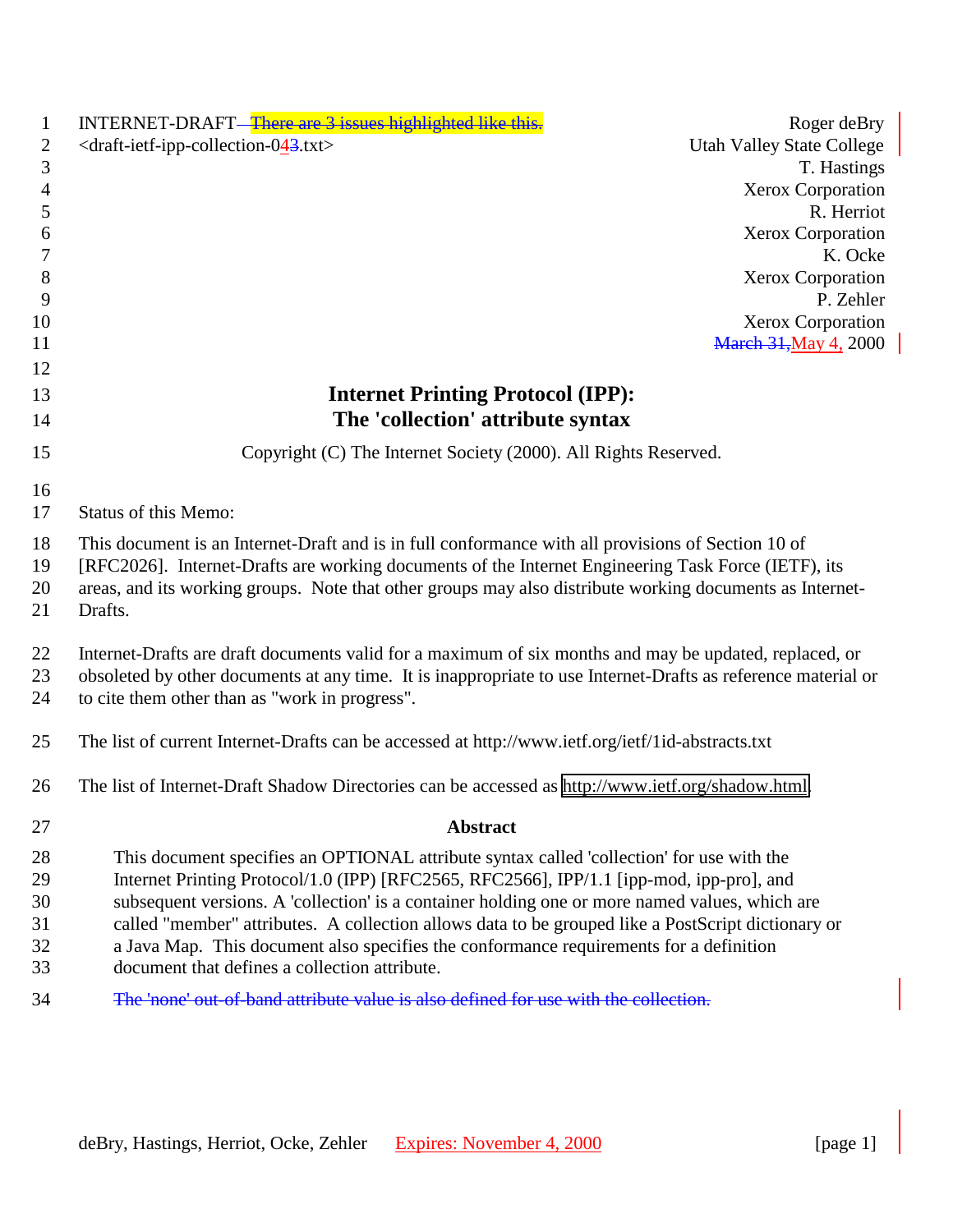- The full set of IPP documents includes:
- Design Goals for an Internet Printing Protocol [RFC2567]
- Rationale for the Structure and Model and Protocol for the Internet Printing Protocol [RFC2568]
- Internet Printing Protocol/1.1: Model and Semantics (this document)
- Internet Printing Protocol/1.1: Encoding and Transport [IPP-PRO]
- Internet Printing Protocol/1.1: Implementer's Guide [IPP-IIG]
- Mapping between LPD and IPP Protocols [RFC2569]
- 

 The "Design Goals for an Internet Printing Protocol" document takes a broad look at distributed printing functionality, and it enumerates real-life scenarios that help to clarify the features that need to be included

- in a printing protocol for the Internet. It identifies requirements for three types of users: end users,
- operators, and administrators. It calls out a subset of end user requirements that are satisfied in IPP/1.0. A
- few OPTIONAL operator operations have been added to IPP/1.1.
- The "Rationale for the Structure and Model and Protocol for the Internet Printing Protocol" document
- describes IPP from a high level view, defines a roadmap for the various documents that form the suite of

IPP specification documents, and gives background and rationale for the IETF working group's major

decisions.

The "Internet Printing Protocol/1.1: Encoding and Transport" document is a formal mapping of the abstract

operations and attributes defined in the model document onto HTTP/1.1 [RFC2616]. It defines the

encoding rules for a new Internet MIME media type called "application/ipp". This document also defines

the rules for transporting over HTTP a message body whose Content-Type is "application/ipp". This

document defines a new scheme named 'ipp' for identifying IPP printers and jobs.

The "Internet Printing Protocol/1.1: Implementer's Guide" document gives insight and advice to

implementers of IPP clients and IPP objects. It is intended to help them understand IPP/1.1 and some of the

considerations that may assist them in the design of their client and/or IPP object implementations. For

example, a typical order of processing requests is given, including error checking. Motivation for some of

the specification decisions is also included.

 The "Mapping between LPD and IPP Protocols" document gives some advice to implementers of gateways between IPP and LPD (Line Printer Daemon) implementations.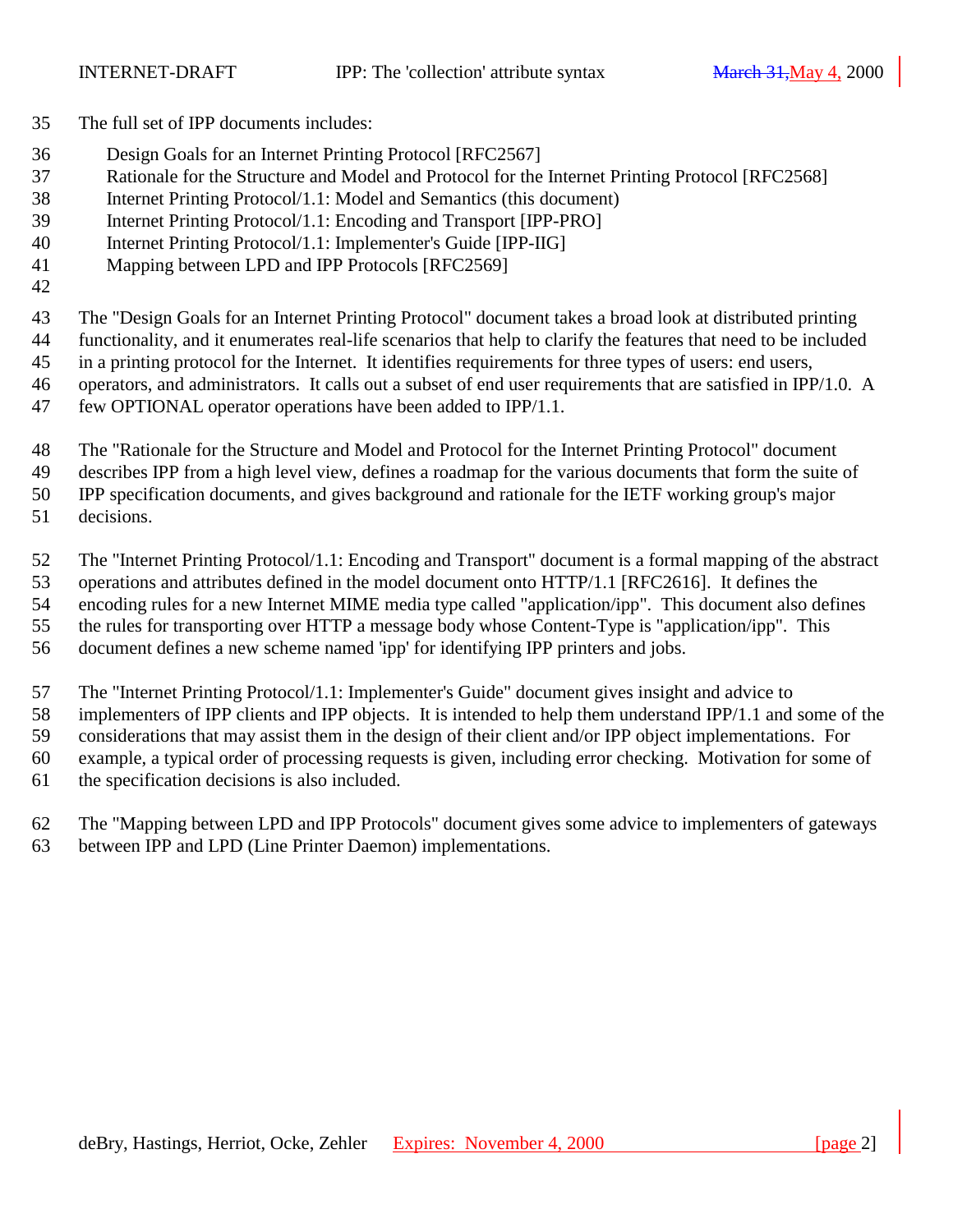| 64  | <b>Table of Contents</b>                                                            |  |
|-----|-------------------------------------------------------------------------------------|--|
| 65  | 1                                                                                   |  |
| 66  | $\overline{2}$                                                                      |  |
| 67  | 3                                                                                   |  |
| 68  | 3.1                                                                                 |  |
| 69  |                                                                                     |  |
| 70  | $\overline{4}$                                                                      |  |
| 71  |                                                                                     |  |
| 72  |                                                                                     |  |
| 73  | 5 <sup>5</sup>                                                                      |  |
| 74  |                                                                                     |  |
| 75  | 5.1.1                                                                               |  |
| 76  | 5.1.2                                                                               |  |
| 77  |                                                                                     |  |
| 78  | 5.3                                                                                 |  |
| 79  |                                                                                     |  |
| 80  | 6                                                                                   |  |
| 81  | 7                                                                                   |  |
| 82  |                                                                                     |  |
| 83  |                                                                                     |  |
| 84  | 8                                                                                   |  |
| 85  | 9                                                                                   |  |
| 86  | 10                                                                                  |  |
| 87  | 11                                                                                  |  |
| 88  | 12                                                                                  |  |
| 89  | 13                                                                                  |  |
| 90  | 14                                                                                  |  |
| 91  | 15                                                                                  |  |
| 92  | Appendix C: Encoding Example of Collection containing 1set Of XXX attribute30<br>16 |  |
| 93  | 17                                                                                  |  |
| 94  |                                                                                     |  |
| 95  | <b>Table of Tables</b>                                                              |  |
| 96  |                                                                                     |  |
| 97  |                                                                                     |  |
| 98  |                                                                                     |  |
| 99  |                                                                                     |  |
| 100 |                                                                                     |  |
| 101 |                                                                                     |  |

| deBry, Hastings, Herriot, Ocke, Zehler Expires: November 4, 2000 | [ $page 3$ ] |
|------------------------------------------------------------------|--------------|
|                                                                  |              |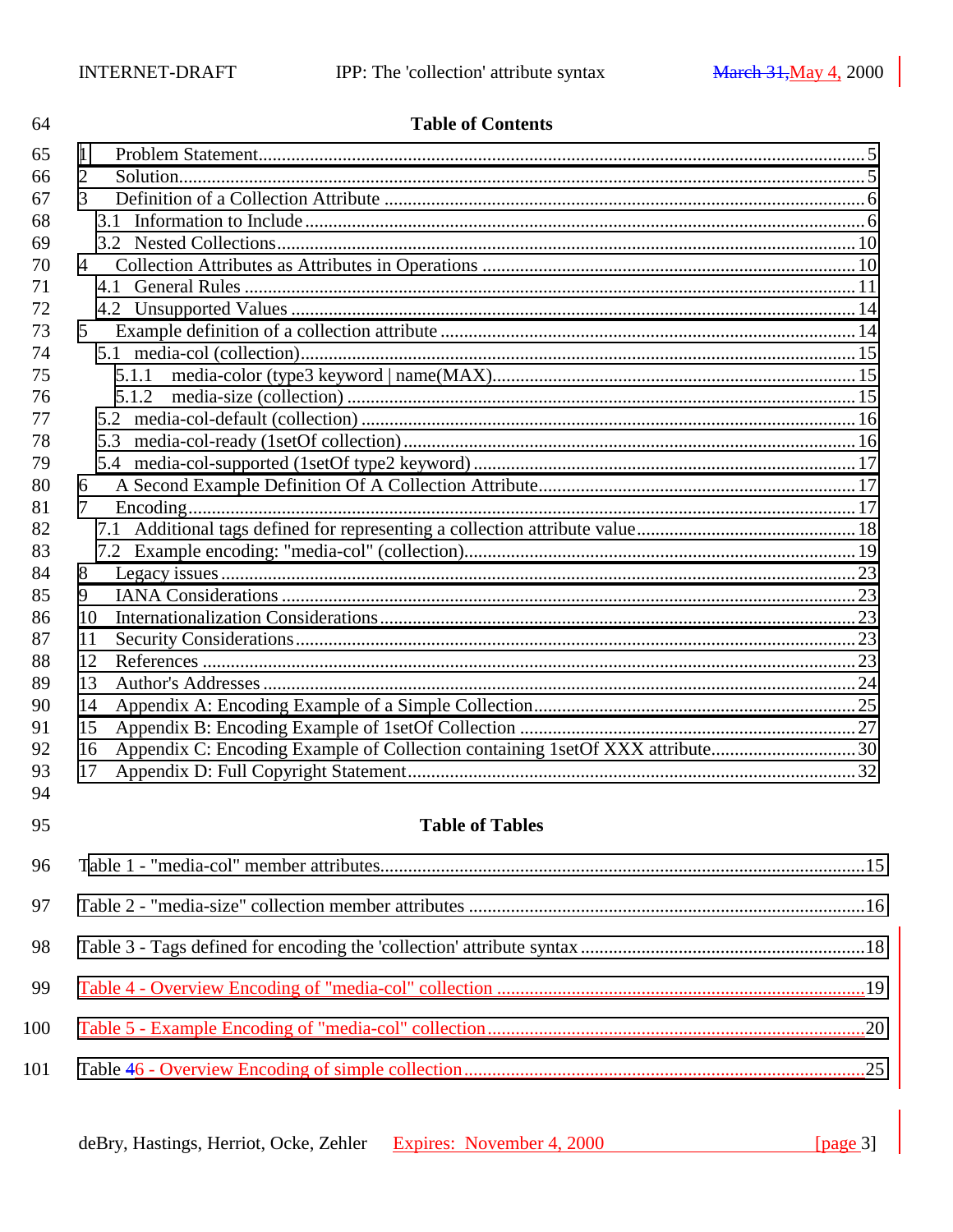| 103 |                                                                                                         |
|-----|---------------------------------------------------------------------------------------------------------|
|     | 104 Table 9 - Example Encoding of 1setOfeollection with nested collection  Error! Bookmark not defined. |
| 105 |                                                                                                         |
|     |                                                                                                         |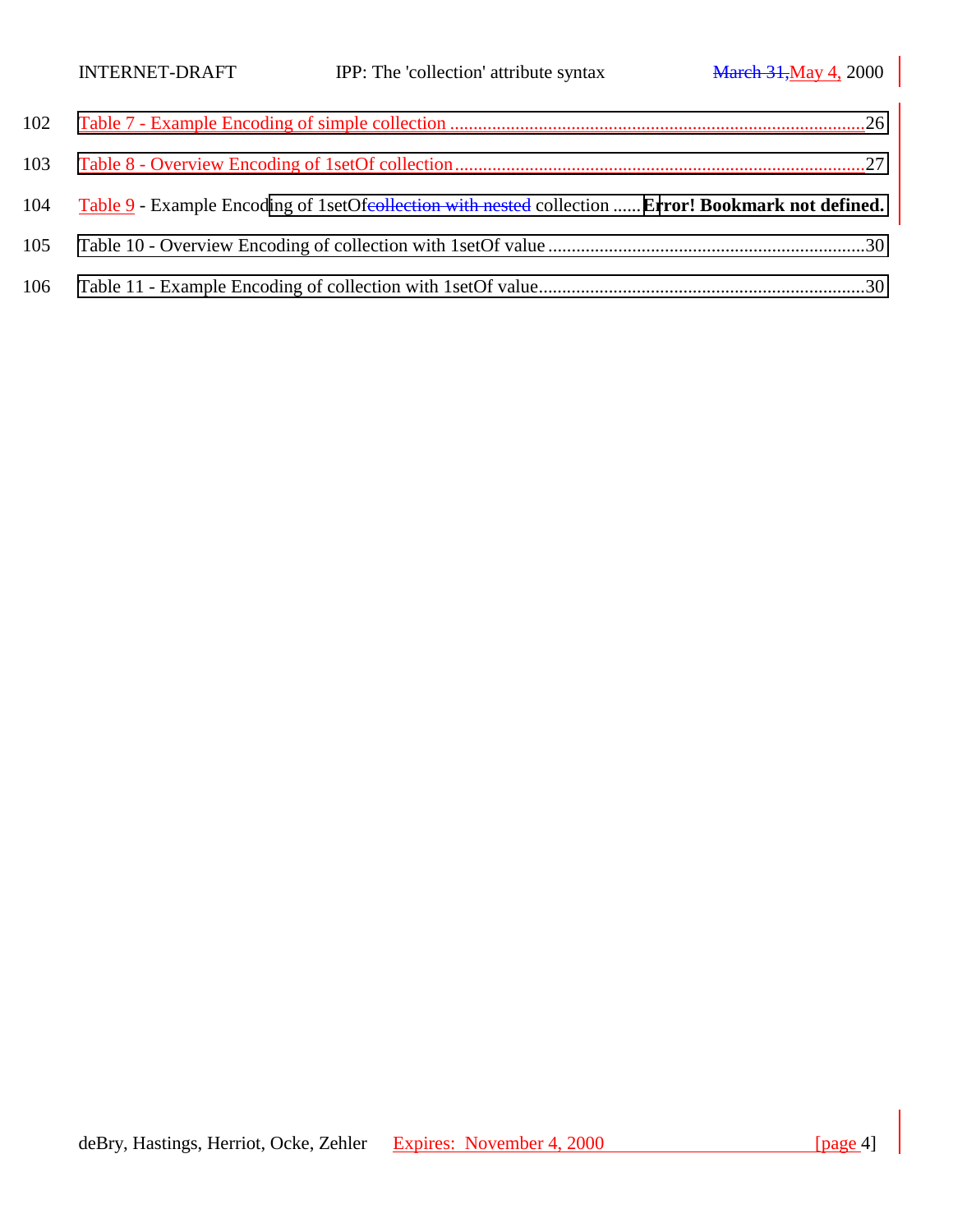## <span id="page-4-0"></span>**1 Problem Statement**

 The IPP Model and Semantics [ipp-mod] supports most of the common data structures that are available in programming languages. It lacks a mechanism for grouping several attributes of different types. The Java language uses the Map to solve this problem and PostScript has a dictionary. The new mechanism for grouping attributes together (called 'collection' mechanism) must allow for optional members and 113 subsequent extension of the collection.addition of new members.

114 The 'collection' mechanism must be encoded in a manner consistent with existing 1.0 and 1.1 parsing rules (see [ipp-pro]). Current 1.0 and 1.1 parsers that don't support collections willthe 'collection' mechanism 116 must not confuse collections or parts of collection they receive with attributes that they do support other

attributes.

# **2 Solution**

The new mechanism is a new IPP attribute syntax called a 'collection'. As such, each collection value is a

value of an attribute whose attribute syntax type is defined to be a 'collection'. Such an attribute is called a

collection attribute. The name of the collection attribute serves to identify the collection value in an

operation request or response, as with any attribute value.

The 'collection' attribute syntax is a container holding one or more named values (i.e., attributes), which are

called member attributes. Each collection attribute definition document lists the mandatory and optional

member attributes of each collection value. A collection value is similar to an IPP attribute group in a

request or a response, such as the operation attributes group. They both consist of a set of attributes.

127 As with any attribute syntax, the document that defines a collection attributedefinition document specifies

- 128 whether the attribute is single-value (collection) or multi-valued (1setOf collection).
- collection). If the attribute is multi-valued (1setOf collection) each collection value MUST be a separate
- instance of a single definition of a collection, i.e. it MUST have the same member attributes except for

OPTIONAL member attributes. If we view each collection definition as a separate syntax type, this rule

continues the IPP/1.1 notion that each attribute has a single type or pattern (e.g. "keyword | name" is a

pattern). Without this rule, the supported values would be more difficult to describe and the mechanism

defined in item [4](#page-7-0) of section [1.1w](#page-6-0)ould not be sufficient.

The name of each member attribute MUST be unique for a collection attribute, but MAY be the same as the

name of a member attribute in another collection attribute and/or MAY be the same as the name of an

attribute that is not a member of a collection. The rules for naming member attributes are given in section

[1.1.](#page-5-0)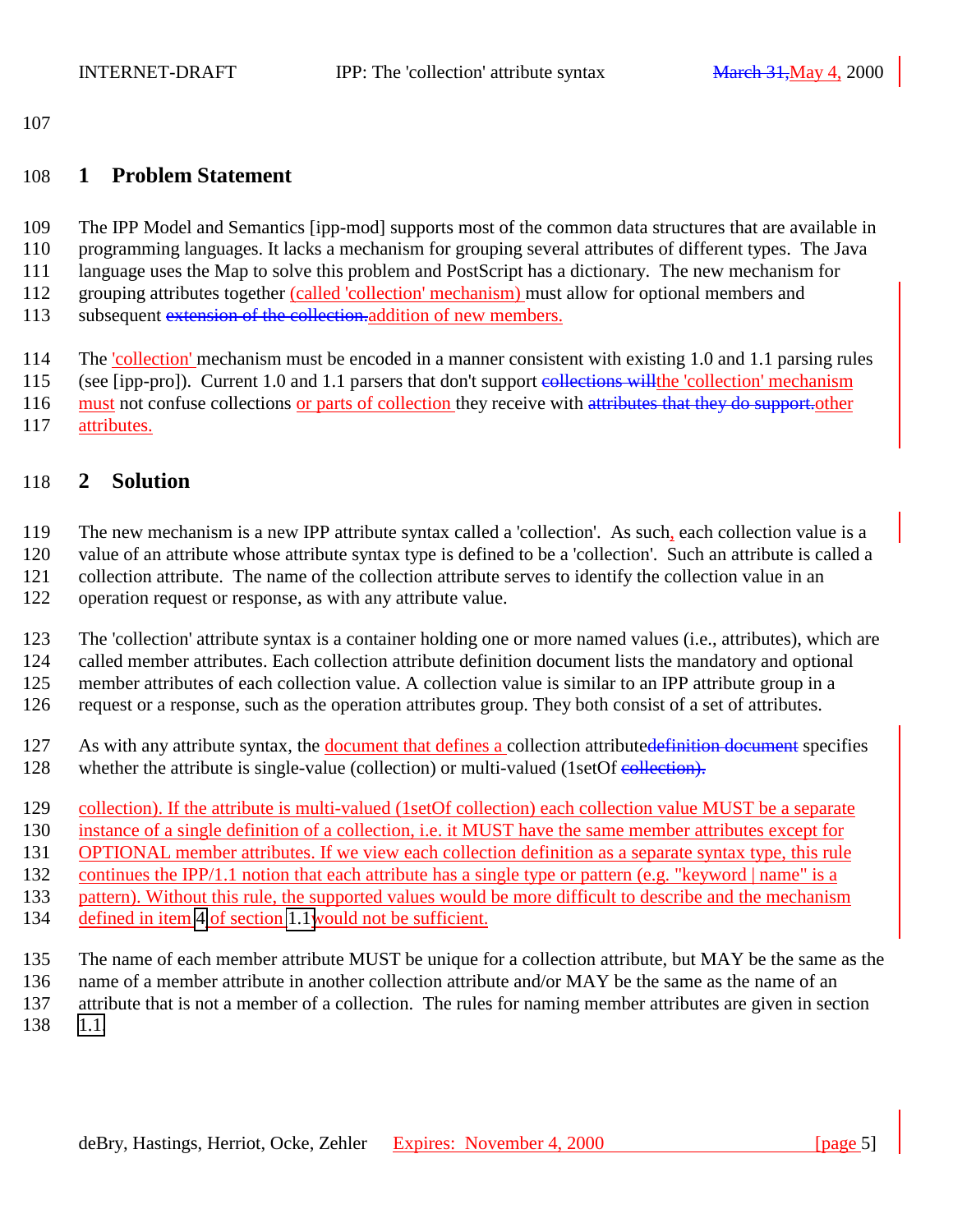- <span id="page-5-0"></span>139 Each member attribute can have any attribute syntax type, including 'collection', and can be either single-
- 140 valued or multi-valued. The length of a collection value is not limited. However, the length of each 141 member attribute MUST NOT exceed the limit of its attribute syntax.
- 142 The member attributes in a collection MAY be in any order in a request or response. When a client sends a 143 collection attribute to the Printer, the order that the Printer stores the member attributes of the collection
- 144 value and the order returned in a response MAY be different from the order sent by the client.
- 145 A collection value MUST NOT contains two or more member attributes with the same attribute name.
- 146 Such a collection is mal-formed. Clients MUST NOT submit such malformed requests and Printers MUST
- 147 NOT return such malformed responses. If such a malformed request is submitted to a Printer, the Printer
- 148 MUST (depending on implementation) either (1) reject the request with the 'client-error-bad-request' status
- 149 code (see section  $\overline{13.1.4.1}$ )
- 150 **ISSUE 01:** In attribute groups [ipp-mod] allows a Printer either (1) to reject a request with duplicate named
- 151 attributes OR (2) to choose exactly one of the attributes as the one to be used. Should we REQUIRE the
- 152 Printer to reject duplicate named attributes in a collection value as stated above or allow the Printer to
- 153 ehoose one member attribute as a second alternative as we do with attribute groups?<sup>1</sup>13.1.4.1), or (2) accept
- 154 the request and use only one of each duplicate member attribute..

# 155 **3 Definition of a Collection Attribute**

156 This section describes the requirements for any collection attribute definition.

# 157 *3.1Member Attribute Naming Rules*

- 158 Each collection attribute MUST have a unique name within the scope in which the collection attribute
- 159 occurs. If the collection attribute occurs as a member of a request or response attribute group, it MUST be
- 160 unique within that group, same as for any other attribute. If a collection attribute occurs as a member
- 161 attribute of another collection, the collection attribute MUST have a unique name within that collection
- 162 value, same as for any other attribute.
- 163 Each member attribute in a collection value MUST have unique name within that collection value.
- 164 Member attribute names MAY be reused between different collection attributes. An example is the
- 165 "media" attribute which MAY be used as a job template attribute (see [ipp-mod]) and in a collection (see
- 166 section [6.1](#page-14-0) for an example). All attribute names that are reused MUST have an identical syntax. All
- 167 attribute names that are reused MUST have a similar semantics. The semantic difference MUST be limited
- 168 to boundary conditions and constraints placed on the reused attributes. All attributes that are not reused
- 169 from elsewhere in the IPP model MUST have a globally unique name.
- 170 Assume that it is desirable to extend IPP by adding a Job Template attribute that allows the client to select
- 171 the media by its properties, e.g., weight, color, size, etc., instead of by name as the "media (type3 keyword |
- 172 name) Job Template attribute in IPP/1.1 (see [ipp-mod]). The first rule is that the existing attribute MUST
- 173 NOT be extended by adding the 'collection' attribute syntax to the existing "media" attribute. That would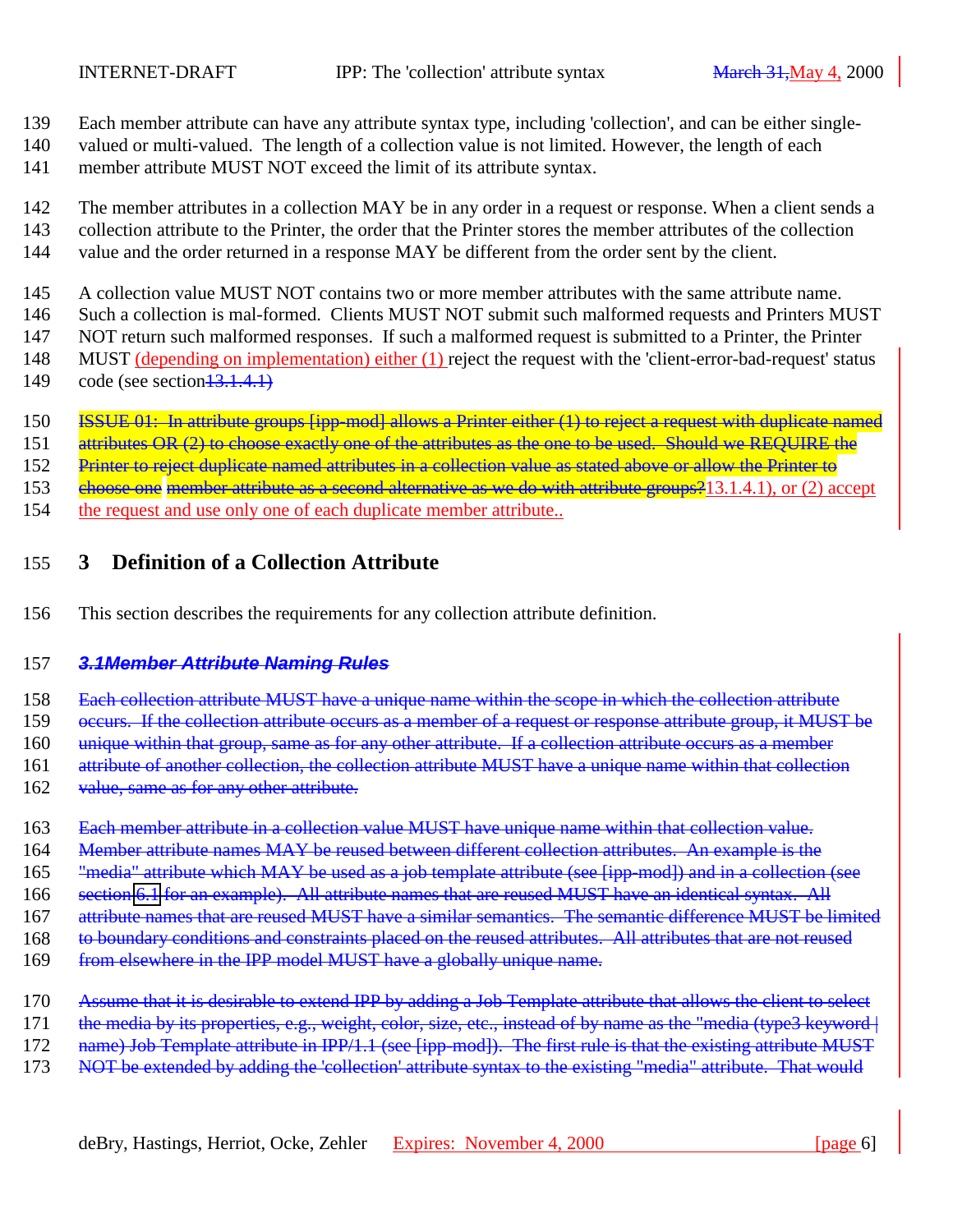- <span id="page-6-0"></span>174 eause too many interoperability problems and complicates the validation and defaulting rules as well.
- 175 Instead, a new attribute will be defined with a suffix of "-col" (for collection), e.g., "media-col" (collection).
- 176 For a second example, suppose it is desirable to extend IPP by allowing the client to select the media for the
- 177 job start sheet. Again, this would not be done by adding the 'collection' attribute syntax to the existing "job-
- 178 sheets" (type2 keyword | name) Job Template attribute. Instead, a new "job-sheet-col" (collection) Job
- 179 Template attribute MUST be introduced. The member of the "job-sheet-col" collection might be:
- 180 "job-sheet-type" (type3 keyword | name)
- 181 "media" (type3 keyword | name)
- 182 if any of the "media-supported" (1setOf (type3 keyword | name)) Printer attribute values could be specified
- 183 for job sheets. The reason that the "job-sheet-type" member attribute isn't named simply, "job-sheet", is
- 184 because its values only indicate the type, and don't imply any media, while the "job-sheets" (type2 keyword
- 185 |  $\mu$ ame) Job Template attribute do imply a media. This example illustrates when a member attribute can be
- 186 the same as another attribute (in this case a Job Template attribute) and when the member attribute MUST
- 187 have a different name.
- 188 If the definers of the "job-sheet-col" (collection) attribute intended that the System Administrator be
- 189 allowed to have a different set of media values for job sheets than documents, then the definition document
- 190 for the "job-sheet-col" collection attribute would have the following member attributes instead:
- 191 "job-sheet-type" (type3 keyword | name)
- 192 "job-sheet-media" (type3 keyword | name)
- 193 Then the supported values would be included in a separate "job-sheet-media-supported" (1setOf (type3 194 keyword | name)) Printer attribute.

# 195 *3.23.1 Remaining rules for a collection attribute definitionInformation to Include*

196 When a specification document defines an "xxx" collection attribute, i.e., an attribute whose attribute 197 syntax type is 'collection' or '1setOf collection'; the definition document MUST include the following 198 aspects of the attribute semantics. Suppose the "xxx" collection attribute contains an "aaa" member 199 attribute. A simplifiedN member attributes named "aaa1", "aaa2", example of a collection specification is 200 given in section [6](#page-13-0) that conforms to these rules..., "aaaN" ("aaaI" represents any one of these N member 201 attributes).

- 202 1. The name of the collection attribute MUST be specified (e.g.  $\frac{v_{\text{XXX}}}{v_{\text{MAX}}}$ ).
- 203 1. "xxx"). The selection of the name "xxx" MUST follow the same rules for uniqueness as for 204 attributes of any other syntax type (as defined by IPP/1.1) unless "xxx" is a member attribute of 205 another collection. Then the selection of the name "xxx" MUST follow the rules for uniqueness 206 defined in item [5a\)](#page-7-0) of this list.
- 207 2. The collection attribute syntax MUST be of type 'collection' or '1setOf collection'.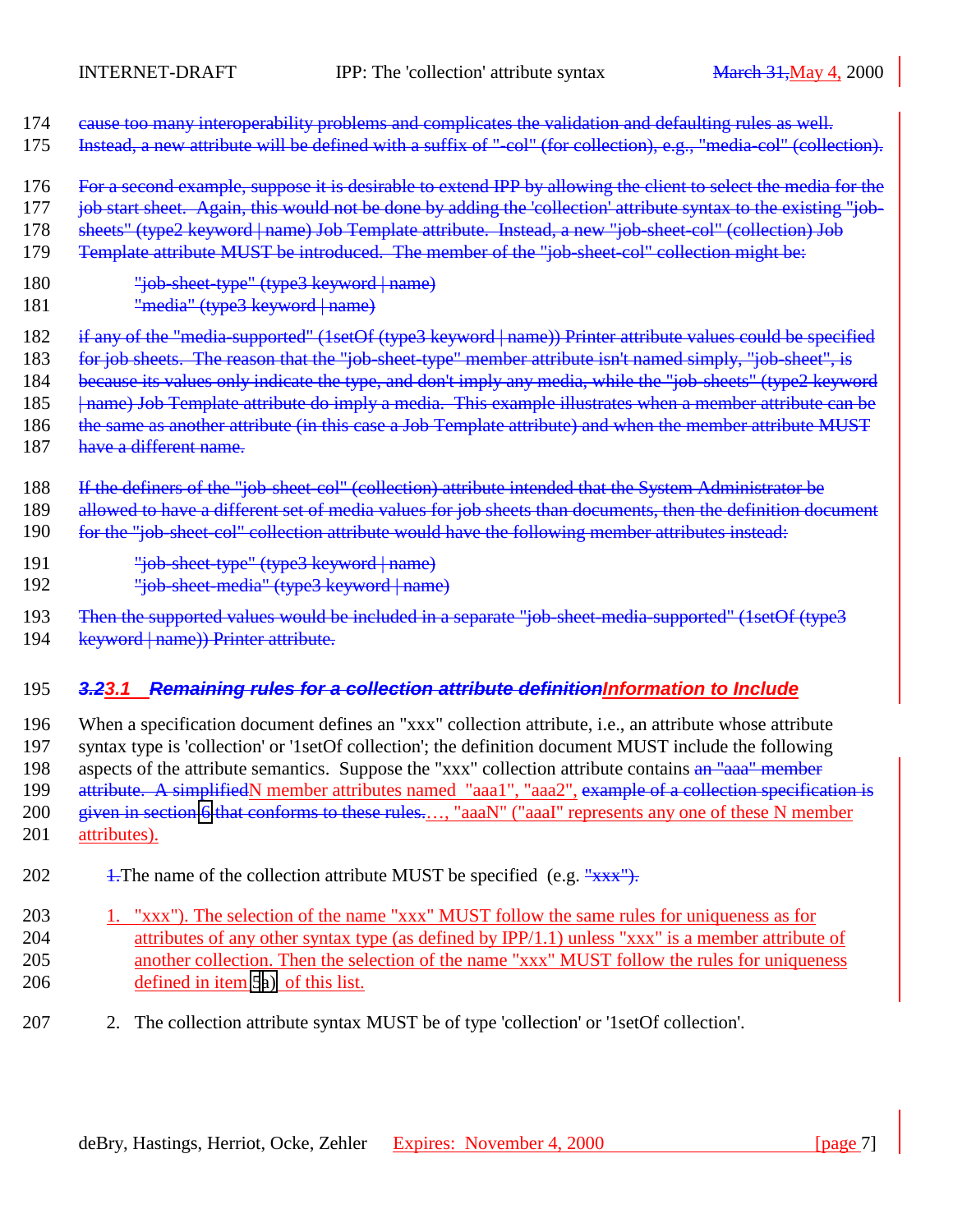<span id="page-7-0"></span>

| 208<br>209<br>210               |    | 3. The context of the collection attribute MUST be specified, i.e., whether the attribute is an operation<br>attribute, a Job Template attribute, a Job Description attribute, a Printer Description attribute, a<br>member attribute of a particular collection attribute, etc.                                                                                                                                                                        |  |  |  |
|---------------------------------|----|---------------------------------------------------------------------------------------------------------------------------------------------------------------------------------------------------------------------------------------------------------------------------------------------------------------------------------------------------------------------------------------------------------------------------------------------------------|--|--|--|
| 211                             |    | 4. An "xxx-supported" attribute MUST be specified and it has one of the following two forms:                                                                                                                                                                                                                                                                                                                                                            |  |  |  |
| 212<br>213<br>214               |    | a) "xxx-supported" is a "1setOf collection" which enumerates all of the supported collection values<br>of "xxx". If a collection of this form contains a nested collection, it MUST be of the same form.                                                                                                                                                                                                                                                |  |  |  |
| 215<br>216<br>217<br>218<br>219 |    | For example, "media-size-supported" might have the values $\{x$ -dimension:210, y-<br>$dimension: 297$ , $\{x\text{-dimension}: 297, y\text{-dimension}: 420\}$ to show that it supports two values of<br>"media size": A4 (210x297) and A3 (297x420). It does not support other combinations of "x-<br>dimension" and "y-dimension" member attributes, such as 210x420 or 297x297 and it does not<br>supported non-enumerated values, such as 420x595. |  |  |  |
| 220<br>221<br>222<br>223<br>224 |    | b) "xxx-supported" is a "1setOf type2 keyword" which enumerates the names of all of the member<br>attributes of "xxx": "aaa1", "aaa2", , "aaaN". If a collection of this form contains a nested<br>collection, it MAY be of either form. See item 5a) below for details on supported values of<br>member attributes.                                                                                                                                    |  |  |  |
| 225<br>226                      |    | For example, "media-col-supported" might have the keyword values: "media-size" and "media-<br>color".                                                                                                                                                                                                                                                                                                                                                   |  |  |  |
| 227<br>228                      | 5. | The member attributes MUST be defined. For each member attribute the definition document<br>MUST provide the following information:                                                                                                                                                                                                                                                                                                                     |  |  |  |
| 229<br>230                      |    | The member attribute's name (e.g., "aaa") MUST be unique within the collection being defined<br>a)<br>and MUST either $(1)$                                                                                                                                                                                                                                                                                                                             |  |  |  |
| 231<br>232<br>233<br>234        |    | reuse the attribute name of another attribute if the member (that is unique across the entire<br><b>IPP</b> attribute shares thename space) and have the same syntax and semantics with the otheras<br>the reused attribute (if the condition of item 4b) above is met). For example, a member<br>attribute definition could reuse the IPP/1.1 "media" attribute.                                                                                       |  |  |  |
| 235<br>236<br>237               |    | $\theta$ a)ii) potentially occur elsewhere in the entire IPP attribute name space. (if the condition of item<br>4a) above is met). For example, a member attribute could be "x-dimension" which could<br>potentially occur in another collection or $(2)$ as an attribute outside of a collection.                                                                                                                                                      |  |  |  |
| 238<br>239<br>240               |    | iii) be unique across the entire IPP attribute name space <i>(if the condition of item 4b)</i> above is<br>met). For example, a member attribute could be "media-color" which must unique be across<br>the entire IPP attribute name space.                                                                                                                                                                                                             |  |  |  |
| 241                             |    | Whether the member attribute is REQUIRED or OPTIONAL for the Printer to support<br>b)                                                                                                                                                                                                                                                                                                                                                                   |  |  |  |
| 242                             |    | Whether the member attribute is REQUIRED or OPTIONAL for the client to supply in a request<br>c)                                                                                                                                                                                                                                                                                                                                                        |  |  |  |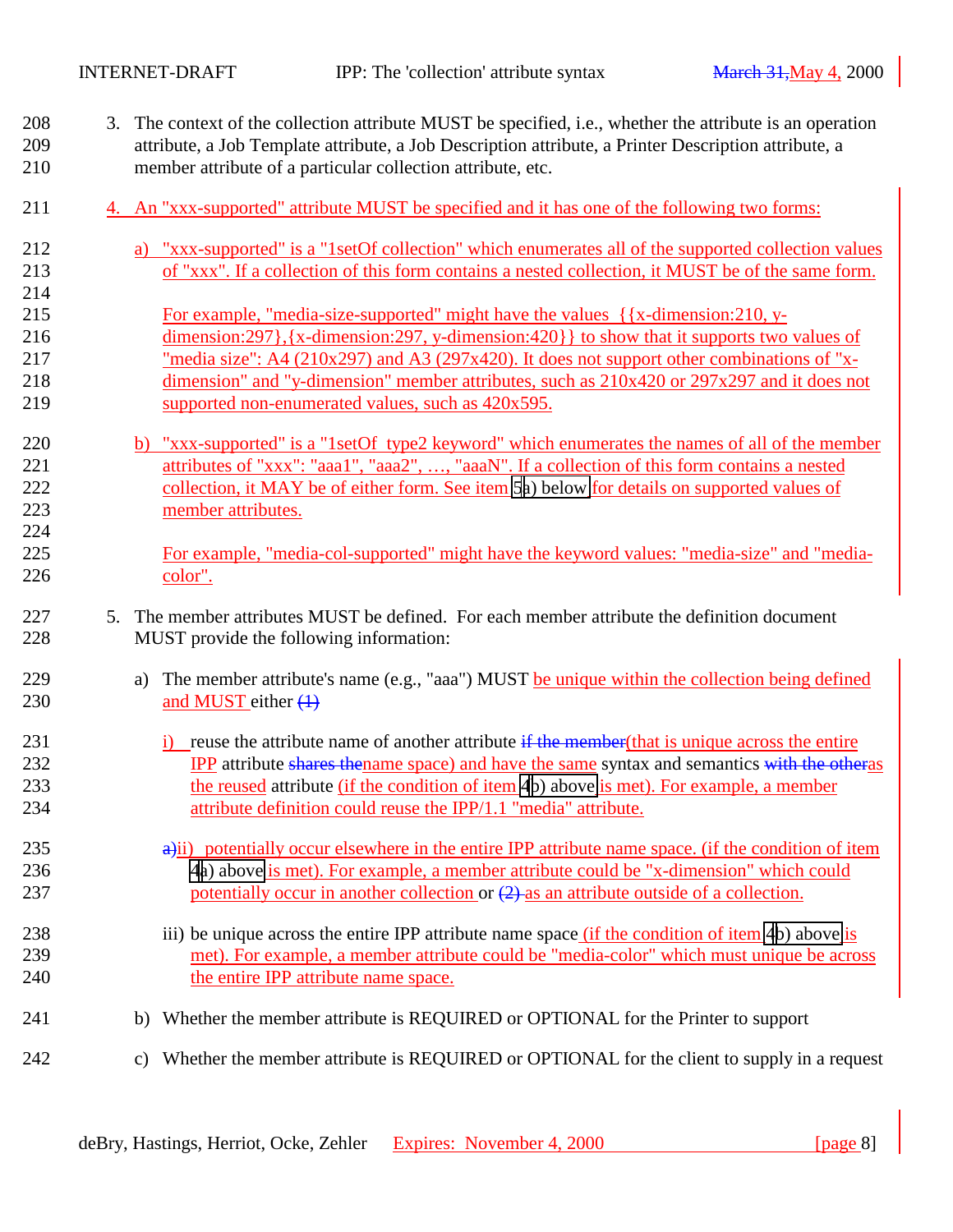<span id="page-8-0"></span>

| 243<br>244<br>245<br>246 | d) The member attribute's syntax type, which can be any attribute syntax, including '1setOf X',<br>'collection', and '1setOf collection'. If this attribute name is the same asreuses the name of<br>another attribute (case of option a-litem al above), it MUST have the same attribute syntax,<br>including cardinality (whether or not 1setOf).                                     |
|--------------------------|-----------------------------------------------------------------------------------------------------------------------------------------------------------------------------------------------------------------------------------------------------------------------------------------------------------------------------------------------------------------------------------------|
| 247<br>248<br>249<br>250 | e) The semantics of the "aaa" member attribute. The semantic definition MUST include a<br>description of any constraint or boundary conditions the member attribute places on the<br>associated attribute, especially if the attribute is the same as another attribute used in a different<br>context (case of option a 1 reuses the name of another attribute (case of item a1 above) |
| 251<br>252               | f)the supported values for the "aaa" member attribute, either enumerated explicitly or specified by<br>the values of a referenced attribute which may be specified by either:                                                                                                                                                                                                           |
| 253                      | - the attribute's definition                                                                                                                                                                                                                                                                                                                                                            |
| 254<br>255               | -f) a Printer attribute, such as "aaa-supported", which contains the explicit values supported. The<br>"aaa-supported" attribute is a Printer attribute and not in a collection. For example, if a                                                                                                                                                                                      |
| 256                      | eollection contains the "media" attribute and its supported values are specified by the "media-                                                                                                                                                                                                                                                                                         |
| 257                      | supported" attribute, the "media-supported" attribute is the same Printer attribute that the                                                                                                                                                                                                                                                                                            |
| 258                      | "media" attribute uses. The supported values for the each "aaaI" member attribute (of the                                                                                                                                                                                                                                                                                               |
| 259                      | member attributes "aaa1", "aaa2", , "aaaN") is specified by one of two mechanisms.                                                                                                                                                                                                                                                                                                      |
| 260<br>261               | i) If "xxx-supported" is a "1setOf collection" (see item 4a) above), the value for each "aaal" is<br>specified in each collection value of "xxx-supported" in the context of other member                                                                                                                                                                                               |
| 262<br>263               | attributes. That is, "xxx-supported" enumerates all supported values of "xxx".                                                                                                                                                                                                                                                                                                          |
| 264                      | ii) If the value of "xxx-supported" is a "1setOf type2 keyword" (see item 4b) above), the                                                                                                                                                                                                                                                                                               |
| 265                      | supported values of "aaaI" are the values specified by either i) the "aaaI-supported" attribute                                                                                                                                                                                                                                                                                         |
| 266<br>267               | or ii) the definition of the member attribute "aaaI" within the document defining the "xxx"<br>attribute. The values of each member attribute "aaaI" are specified independently of other                                                                                                                                                                                               |
| 268                      | member attributes though a Printer is not required to support all combinations of supported                                                                                                                                                                                                                                                                                             |
| 269                      | values.                                                                                                                                                                                                                                                                                                                                                                                 |
| 270                      |                                                                                                                                                                                                                                                                                                                                                                                         |
| 271                      | For example, "media-col-supported" might have the keyword values: "media-size" and                                                                                                                                                                                                                                                                                                      |
| 272                      | "media-color". Using the first method for defining supported values (an "aaal-supported"                                                                                                                                                                                                                                                                                                |
| 273                      | attribute), the collection values of "media-col" are combinations of values of "media-size-                                                                                                                                                                                                                                                                                             |
| 274                      | supported" and "media-color-supported". If "media-size-supported" has the values of                                                                                                                                                                                                                                                                                                     |
| 275                      | 210x297' and '297x420' and "media-color-supported" has the values of 'white' and 'pink', the                                                                                                                                                                                                                                                                                            |
| 276                      | Printer might support only the combinations 'white- $210x297'$ , 'pink- $210x297'$ 'and 'white-                                                                                                                                                                                                                                                                                         |
| 277                      | 297x420', and not 'pink-297x420'.                                                                                                                                                                                                                                                                                                                                                       |
| 278                      |                                                                                                                                                                                                                                                                                                                                                                                         |
| 279                      | If a collection contains a member "aaal" whose syntax type is "text", the supported values                                                                                                                                                                                                                                                                                              |
| 280                      | would probably be defined by the definition of "xxx" rather than by the attribute "aaaI-                                                                                                                                                                                                                                                                                                |
| 281                      | supported".                                                                                                                                                                                                                                                                                                                                                                             |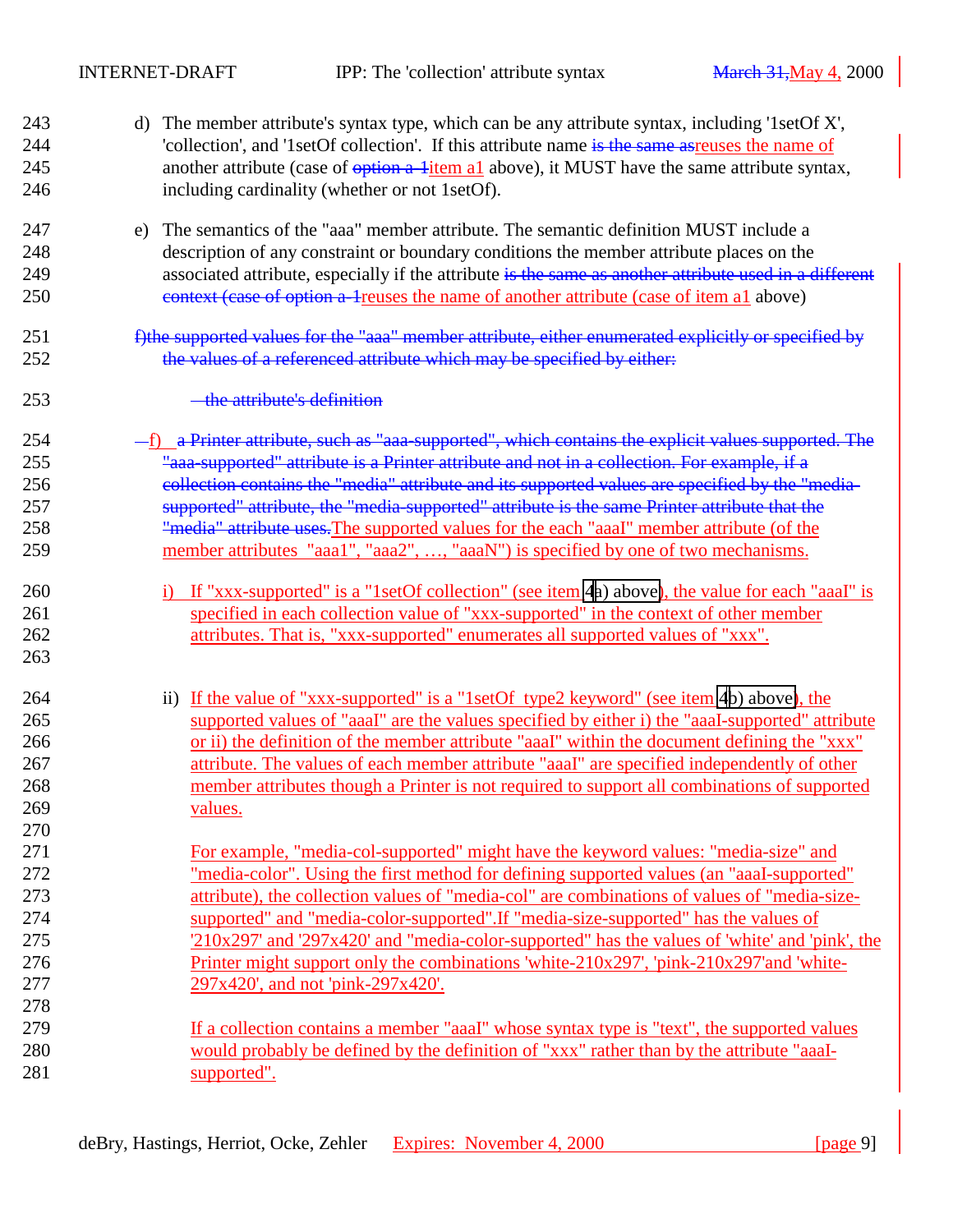<span id="page-9-0"></span>

| 282<br>283<br>284 | the default value of "assay" each "assay" member attribute if it is OPTIONAL for a client to supply<br>$\mathbf{g}$ )<br>the "aaa" member attribute in a request. The default value is specified by either: in the attribute's<br>definition within a document and MUST be one of the following: |
|-------------------|--------------------------------------------------------------------------------------------------------------------------------------------------------------------------------------------------------------------------------------------------------------------------------------------------|
| 285               | the attribute's definition                                                                                                                                                                                                                                                                       |
| 286               | a Printer attribute, such as "aaa-default", which may have a collection value                                                                                                                                                                                                                    |
| 287<br>288<br>289 | - or an implementation defined algorithm that takes into account the values of the other<br>member attributes of the collection value and/or an "xxx-default" (collection) Printer<br>attribute which specifies the default for the entire collection attribute                                  |
| 290<br>291        | h)Depending on the collection attributes context, it MUST follow the additional rules specified<br>below for the various contexts.a fixed default                                                                                                                                                |
| 292               | a mechanism by which the Printer determines default                                                                                                                                                                                                                                              |
| 293               | an indefinite default that is left to the implementation.<br>$\mathbf{ii}$                                                                                                                                                                                                                       |
| 294               | iii) an attribute that the Printer uses to determine the default                                                                                                                                                                                                                                 |
| 295<br>296        | 6. The default value of "xxx" if a client does not supply it. The default value is specified by in the<br>attribute's definition within a document and MUST be one of the following:                                                                                                             |
| 297               | a) a fixed default                                                                                                                                                                                                                                                                               |
| 298               | a mechanism by which the Printer determines default<br>b)                                                                                                                                                                                                                                        |
| 299               | an indefinite default that is left to the implementation<br>$\mathbf{c})$                                                                                                                                                                                                                        |
| 300<br>301<br>302 | d) a Printer attribute "xxx-default" which is a collection with the same member attributes as "xxx".<br>Though optional member attributes may be absent in which case the Printer uses the defaulting<br>rules of item 5g) above.                                                                |
| 303<br>304<br>305 | The "xxx-ready (1setOf collection)" attribute if human intervention is required to make many of the<br>7.<br>supported values available. For example, "media-col" is an attribute which has a "ready" attribute.<br>Most attributes do not have a "ready" attribute.                             |

### 306 *3.2 Nested Collections*

307 A member attribute may have a syntax type of 'collection' or '1setOf collection', in which case it is called a 308 nested collection attribute. The rules for a nested collection attribute are the same as for a collection 309 attribute as specified in section [1.1.](#page-6-0)

310 the preceding "xxx" collection attribute. The "yyy" collection attribute contains "bbb" member attribute.

311 Therefore, in the rules in section [3.2,](#page-6-0) substitute "yyy" for "xxx" and "bbb" for "aaa".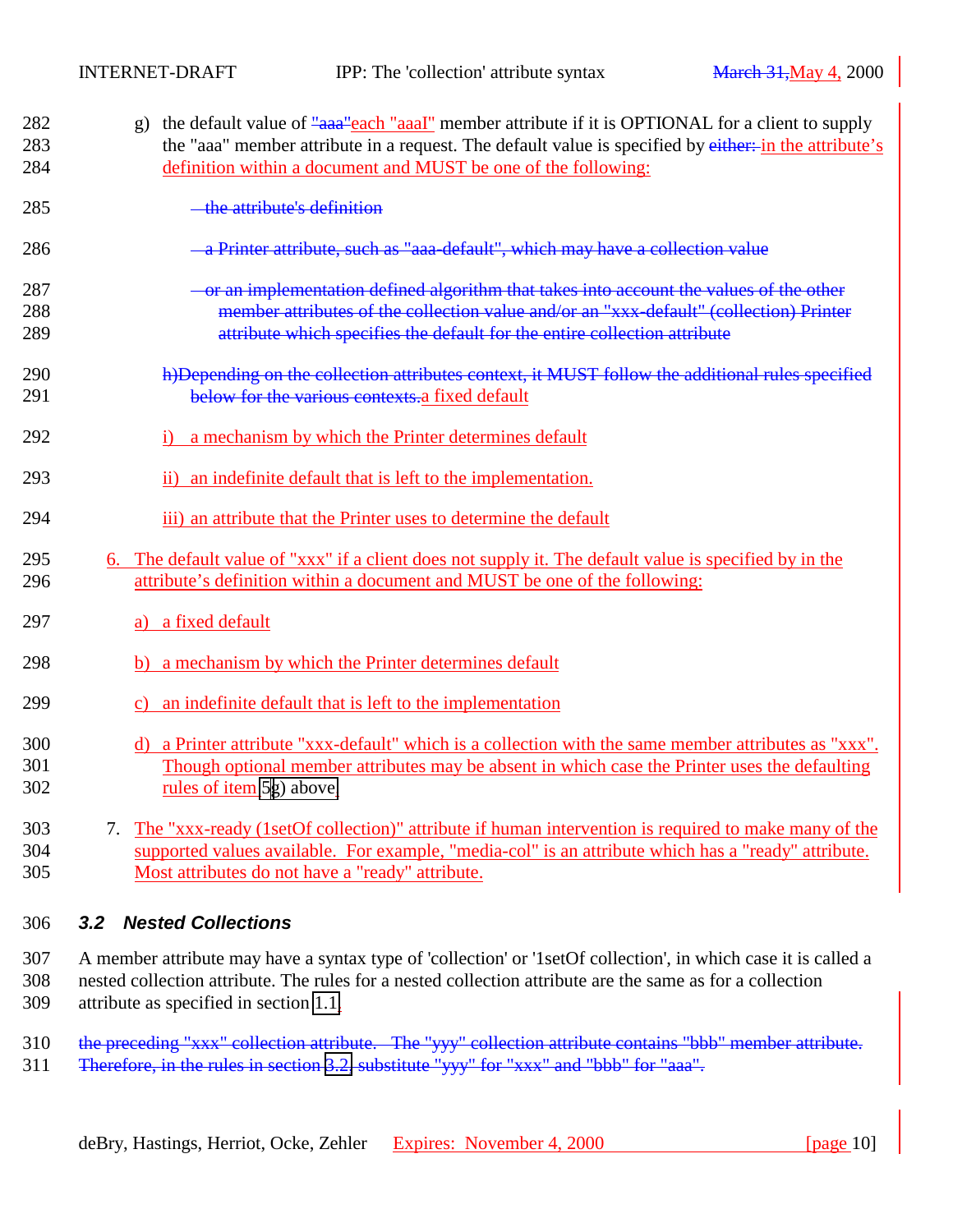<span id="page-10-0"></span>

| 312                                    | <b>3.44</b> Collection Attributes as <b>Operation Attributes</b> Attributes in Operations                                                                                                                                                                                                                                                                                                                                                                                                                                                                                                        |
|----------------------------------------|--------------------------------------------------------------------------------------------------------------------------------------------------------------------------------------------------------------------------------------------------------------------------------------------------------------------------------------------------------------------------------------------------------------------------------------------------------------------------------------------------------------------------------------------------------------------------------------------------|
| 313<br>314                             | The definition documents that define a collection attribute for use as an operation attribute MUST follow<br>these additional rules:                                                                                                                                                                                                                                                                                                                                                                                                                                                             |
| 315                                    | a) Define in which operation requests the collection attribute is intended to be used.                                                                                                                                                                                                                                                                                                                                                                                                                                                                                                           |
| 316                                    | b)Define in which operation responses the collection attribute is intended to be used.                                                                                                                                                                                                                                                                                                                                                                                                                                                                                                           |
| 317                                    | 3.5 Collections as Job Template Attributes                                                                                                                                                                                                                                                                                                                                                                                                                                                                                                                                                       |
| 318<br>319<br>320<br>321<br>322<br>323 | The definition documents for collection attributes that are specified to be Job Template attributes (see [ipp-<br>mod] section 4.2) MUST have associated printer attributes with suffixes of "supported" and "-default" (or<br>indicate that there is no "-default"), just as for any Job Template attribute. Certain Job Template collection<br>attributes also have an associated Printer attribute with "-ready" (for example, see the "media-ready"<br>attribute in [ipp-mod]). Furthermore, member attributes of Job Template attributes are addressed using the<br>same suffix convention. |
| 324<br>325                             | See also section 3.6 on the interaction of collections and the Get Printer Attributes and Get Jobs Attributes<br>operations.                                                                                                                                                                                                                                                                                                                                                                                                                                                                     |
| 326                                    | For the following rules assume the "xxx" (collection) example from section 3.2 is a Job Template attribute.                                                                                                                                                                                                                                                                                                                                                                                                                                                                                      |
| 327                                    | 1) There MUST be two associated printer attributes. The attributes are "xxx-supported" and "xxx-default"                                                                                                                                                                                                                                                                                                                                                                                                                                                                                         |
| 328<br>329                             | 2) The "xxx default" is a collection attribute with a syntax identical to the "xxx" specification in section 3.2                                                                                                                                                                                                                                                                                                                                                                                                                                                                                 |
| 330                                    | - Each member attribute has the same name as in the "xxx" definition.                                                                                                                                                                                                                                                                                                                                                                                                                                                                                                                            |
| 331<br>332<br>333<br>334               | - A Get-Printer-Attributes operation MUST return the "xxx-default" (collection) Printer attribute<br>and all the member attributes. Any default values that have been set MUST be returned. Any<br>default values that have not been set MUST return the member attribute with the 'no-value' out<br>of-band attribute value (see [ipp-mod] section 4.1).                                                                                                                                                                                                                                        |
| 335<br>336                             | 3. If the definition of the collection attribute does not mention an "xxx-ready" attribute then it is assumed<br>that one is not defined, though implementer's are free to support an "xxx-ready" as an extension.                                                                                                                                                                                                                                                                                                                                                                               |
| 337<br>338                             | 4. The collection attribute definition document MUST define an "xxx-supported" attribute with either a<br>syntax of '1setOf type2 keyword' or '1setOf collection':                                                                                                                                                                                                                                                                                                                                                                                                                               |
| 339<br>340<br>341<br>342               | - If the definition uses the '1setOf type2 keyword' attribute syntax, it MUST be the attribute keyword<br>names of all of the member attributes that the Printer implementation supports in a Job Creation<br>operation. Furthermore, the definition MUST include corresponding definitions of each of the "aaa-<br>supported" attributes that correspond to each "aaa" member attribute. Then a client can determine                                                                                                                                                                            |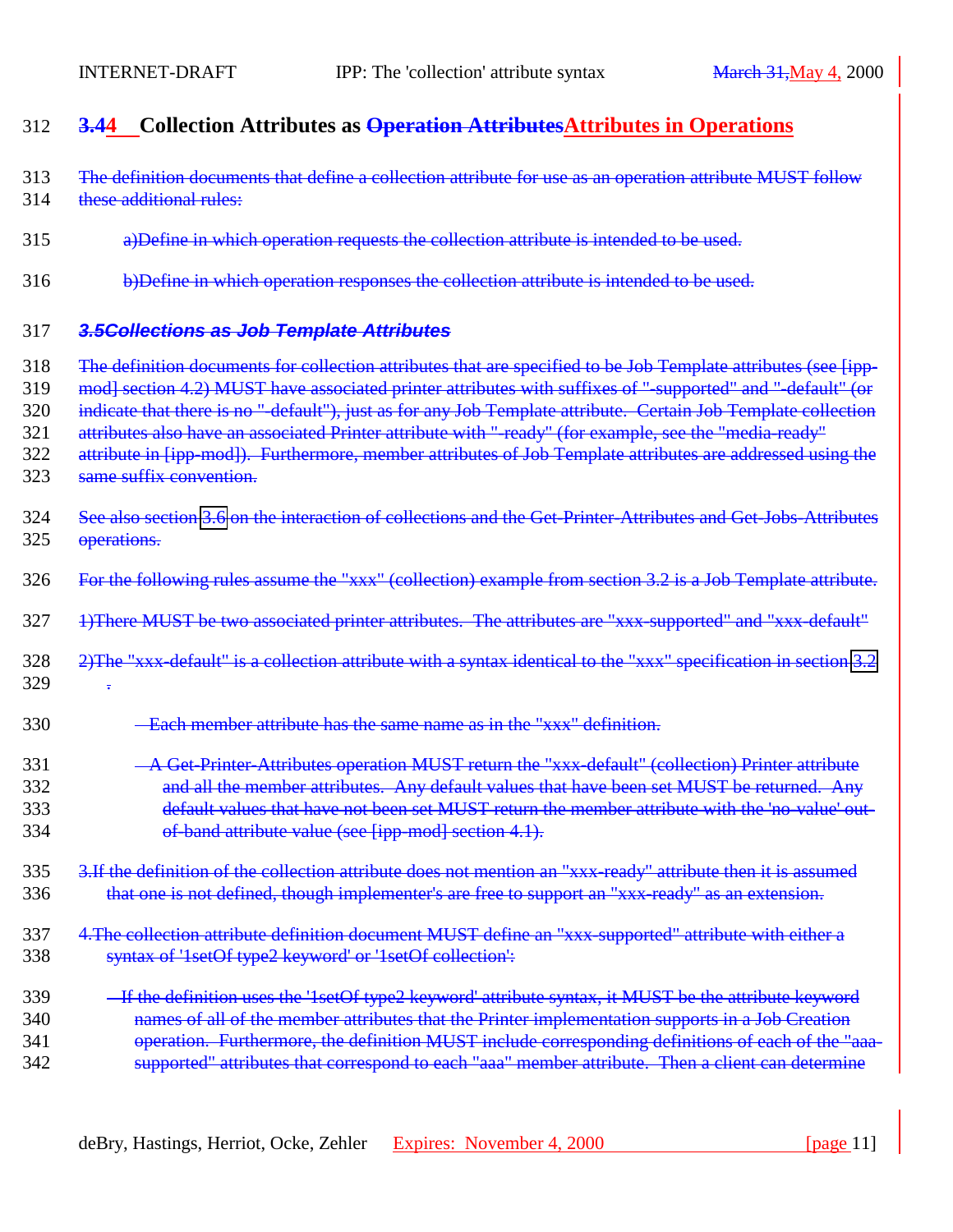<span id="page-11-0"></span>

| 343 | the supported values of each member attribute in the Job Template collection attribute. See examle |
|-----|----------------------------------------------------------------------------------------------------|
| 344 | in section 6.4.                                                                                    |

345 **If the definition uses the '1setOf collection' attribute syntax, then the values are the supported** 

- 346 instances of the "xxx" (collection) attribute that a client can supply in a Job Creation operation. It is
- 347 expected that this second approach will be used for small collections whether the number of
- 348 possible collection values is small. For example, a "media-size" (collection) member attribute in
- 349 which the member attributes are "x-dimension" (integer) and "y-dimension" (integer). The pairs of
- 350 integers are just like keywords as far as the client localization is concerned, except that if the client 351 doesn't recognize a size pair of numbers, it can display the numbers. See example in section [6.1.2.](#page-14-0)
- 352 a)The keywords returned lists all the contained member attribute names. This example would return the 353 "aaa" keyword.
- 354 b)The list is recursive and lists all the member attributes of the contained collections. In section [3.3](#page-9-0) the 355 printer would return "aaa" and "bbb" for collection "xxx"
- 356 e)The encoding convention allows the reconstruction of the collection structure. This rule will allow the 357 client to reconstruct the collections. The client would know that "aaa" is a member of collection 358 "xxx". It can also be derived that collection "bbb" is a member of collection "yyy". See section [7](#page-16-0) 359 for more information on encoding.
- 360 d)To obtain the supported values for any member attribute a client performs a Get-Printer-Attributes 361 operation explicitly requesting the member attribute name with the suffix "supported". If a member 362 attribute is itself a collection rule 4 above applies to the member attribute.

#### 363 *3.6Collections and Get-Printer-Attributes and Get-Job-Attributes operations*

- 364 The behavior of collection attributes for "job-templates", "job-description", and "printer-description"
- 365 attribute group names is similar to any other attribute. Simple attributes return the attribute and its value.
- 366 For a collection attribute, the collection and its entire set of member attributes and their values are returned.
- 367 This includes any collection values containing collection attributes, its member attributes and their values.
- 368 The same logic applies for the "-default" and "-ready" printer attribute associated with the "job-template"
- 369 attribute group.
- 370 The semantics for "-supported" is different for a collection (see section [3.2\)](#page-6-0). Here the focus is on the
- 371 member attributes that the collection supports. This solution allows for extension of collections and
- 372 allowing the member attributes of a collection to vary (i.e., mandatory and optional member attributes).
- 373 Once a client determines what member attributes are supported in a collection a subsequent request can be
- 374 constructed to determine the supported values for the member attributes.
- 375 Another advantage of that the behavior of the "supported" printer collection attribute is limiting the amount
- 376 of data that is returned on general queries. A Get-Printer-Attributes operation that returns all the attributes
- 377 of a printer will not have to return what may turn out to be extensive lists of "-supported" attribute values.
- 378 An example might be "media-col" that could be a representation for media using a collection that goes
- 379 beyond the information currently provided by the job-template attribute "media". The "media-col" could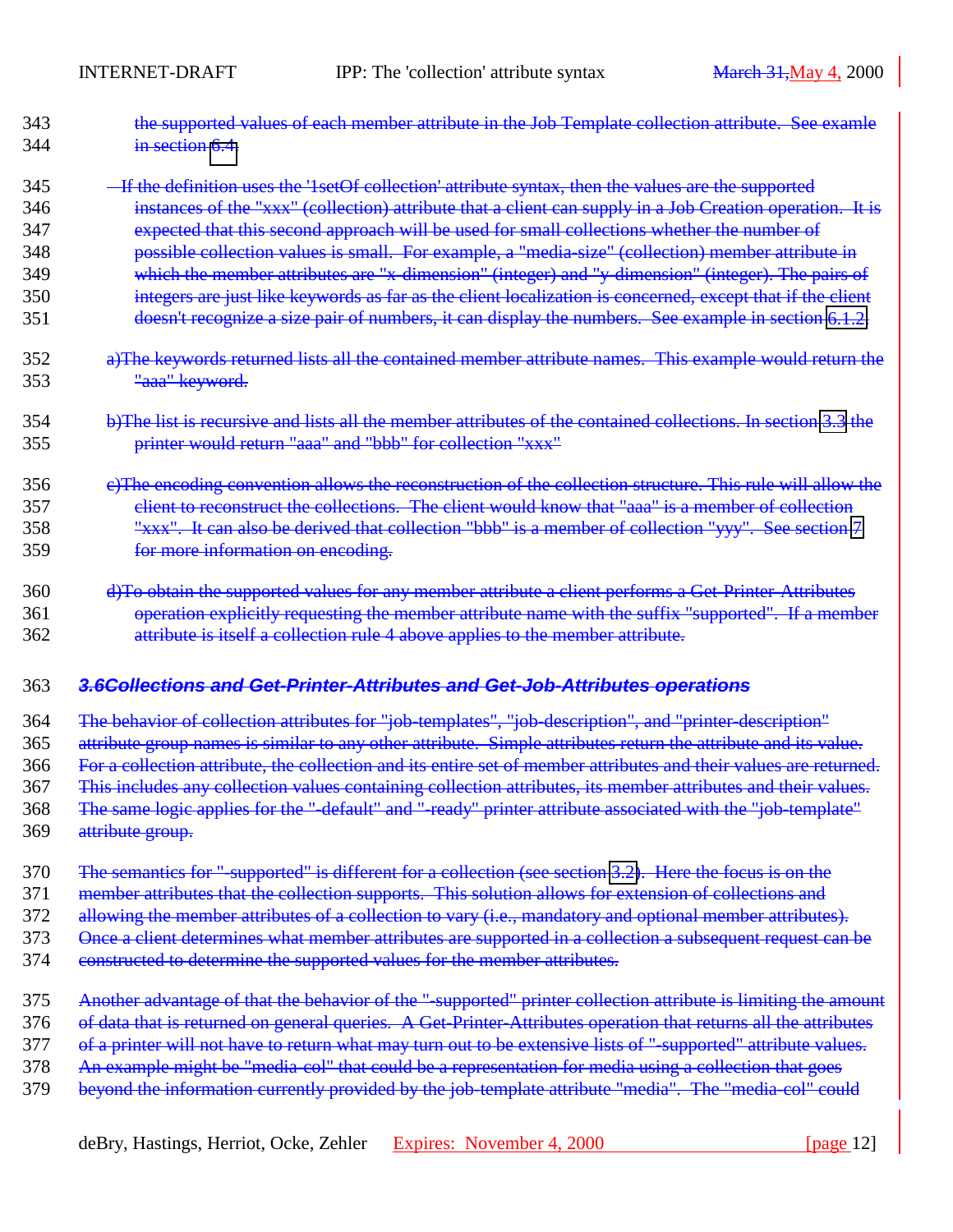- <span id="page-12-0"></span>380 now be used to represent a job's media, insert sheets and inserted tab sheets. An IPP Printer
- 381 implementation would return the member attributes for each of the "-supported" collections.

#### 382 *3.7Client submission of collection attributes and collection attribute defaulting*

383 When a client supplies a partially specified collection attribute, the Printer supplies the missing member

384 attributes in an implementation-dependent manner (see section [3.2](#page-6-0) item [4](#page-7-0)[g\) above.](#page-9-0) Therefore, a client 385 SHOULD query the Printer's "xxx-default" (collection) attribute, display all of the member attributes that

386 the client allows the user to change, allow the user to make any changes, and then submit the entire

387 collection to the Printer. Then the variability in defaulting between different implementations will not

388 eause the user to get unexpected results.

### 389 **4New Out-of-band attribute value**

390 This section defines out-of-band values (see the beginning of [ipp-mod] section 4.1) for use with attributes

391 defined in this and other documents. As with all out-of-band values, a client MUST NOT supply and a

392 Printer MUST NOT support an out-of-band attribute value in an operation request and/or response unless

393 the definition document explicitly allows or requires such usage. As with all out-of-band values, the

394 document that defines its usage MUST indicate with which operation requests and/or responses and with

395 which attributes or attribute syntaxes the out-of-band value is allowed or required.

#### 396 *4.1'none'*

| ' <del>none'</del> | The feature controlled by the Job Template attribute with the 'none' attribute value MUST         |
|--------------------|---------------------------------------------------------------------------------------------------|
|                    | NOT be applied to the job. Specifically, this value allows the client to override the             |
|                    | Printer's "xxx-default" attribute value for the Job Template attribute, if one exists, and        |
|                    | <b>REQUIRES</b> the Printer not to apply the feature to the job. In order for a client to be able |
|                    | to supply the 'none' out-of-band attribute value, the 'none' out-of-band attribute value          |
|                    | MUST be one of the values in the corresponding "xxx-supported" Printer attribute.                 |
|                    | When returning a Job object in a Get-Job-Attributes or Get-Jobs response, the Printer             |
|                    | MUST return in the response any requested attributes that had been supplied with the              |
|                    | <u>roue' out-of-band value when the Job was created</u>                                           |
|                    |                                                                                                   |

397 This out-of-band attribute value allows a client to specify "turn-off" a feature that is specified by an

398 attribute whose value is a collection. Because a client specifies a value, the Printer MUST use the client-

399 specified value and not the Printer's default value.

400 This out-of-band value also allows the system administrator to explicitly configure certain "xxx-default" 401 Printer attributes to indicate that there is no default.

402 If a Printer supports the use of the 'collection' attribute syntax for an "xxx" attribute, a Printer MUST

403 support the use of the "out-of-band" value 'none' in the "xxx", "xxx-default", and "xxx-supported"

404 attributes, if supported.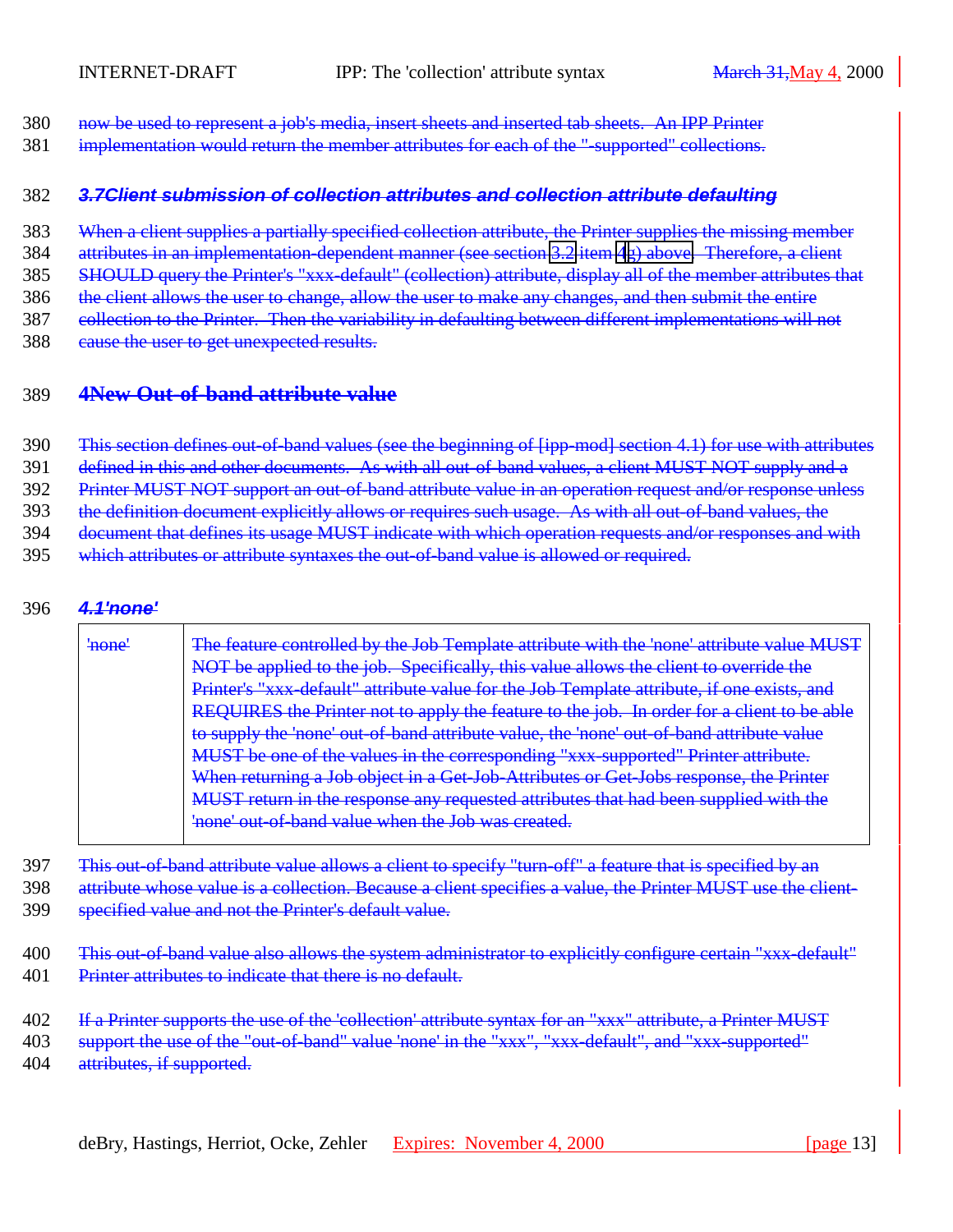### <span id="page-13-0"></span>*4.1.14.1 Encoding of the 'none' out-of-band attribute valueGeneral Rules*

406 The encoding of the 'none' out-of-band attribute value is 0x14 (see [ipp-pro]). The value-length MUST be

0 and the value empty. A collection value is like any other IPP/1.1 value, except that it is structured. The

rules for attributes with collection values are the same as for attributes of any other syntax type (see

409 IPP/1.1), be they in any group of a request of a response.

#### *4.2 Unsupported Values*

411 <del>1.</del>The rules for returning an unsupported collection attribute are an extension to the current rules:

- 1. If the entire collection attribute is unsupported, then the Printer returns just the collection attribute name with the 'unsupported' out-of-band value (see the beginning of [ipp-mod] section 4.1) in the Unsupported Attributes Group. The encoding technique makes it easy for a Printer that doesn't support a particularcollection attribute (or the collection attribute syntax at all) to simply 416 skip over the entire collection value, since the entire contents of the collection value look like a single 1setOf (see section [7\)](#page-16-0).
- 2. If a collection contains unrecognized, unsupported member attributes and/or conflicting values, the attribute returned in the Unsupported Group is a collection containing the unrecognized, unsupported member attributes, and/or conflicting values. The unrecognized member attributes have an out-of-band value of 'unsupported' (see the beginning of [ipp-mod] section 4.1). The unsupported member attributes and conflicting values have their unsupported or conflicting values.

# **5 Example definition of a collection attribute**

- In some printing environments, it is desirable to allow the client to select the media by its properties, e.g., 426 weight, color, size, etc., instead of by name. In IPP/1.1 (see [ipp-mod]), the "media (type3 keyword | name) Job Template attribute allows selection by name. It is tempting to extend the "media" attribute syntax to include "collection", but then existing clients could not understand default or supported media values that 429 use the collection value. To preserve interoperability, a new attribute MUST BE added, e.g., "media-col (collection)". The following subsections contain a sample definition of a simplified "media-col" attribute. 431 The definition <del>This example definition is for a collection attribute called "media-col". It meets the</del> 432 requirements for a definition document that defines a collection attribute givenfollows the rules in section [3.](#page-5-0) The "media-col" collection attribute is a Job Template attribute. This collection attribute is simplified 434 and fictitious and is used for illustrative purposes
- 435 only. Note: we picked the name "media-col" because the name "media" is already in use. Ordinarily the collection attribute would have a name like any other attribute and would not end in "col".
- The member attributes of "media-col" attribute ("media-color (type 3 keyword)" and "media-size
- (collection)") both follow the naming rules of item 4a3 of section [3,](#page-5-0) i.e. the names are unique across the
- 439 entire IPP attribute name space. The member attributes of the "media-size (collection)" member attribute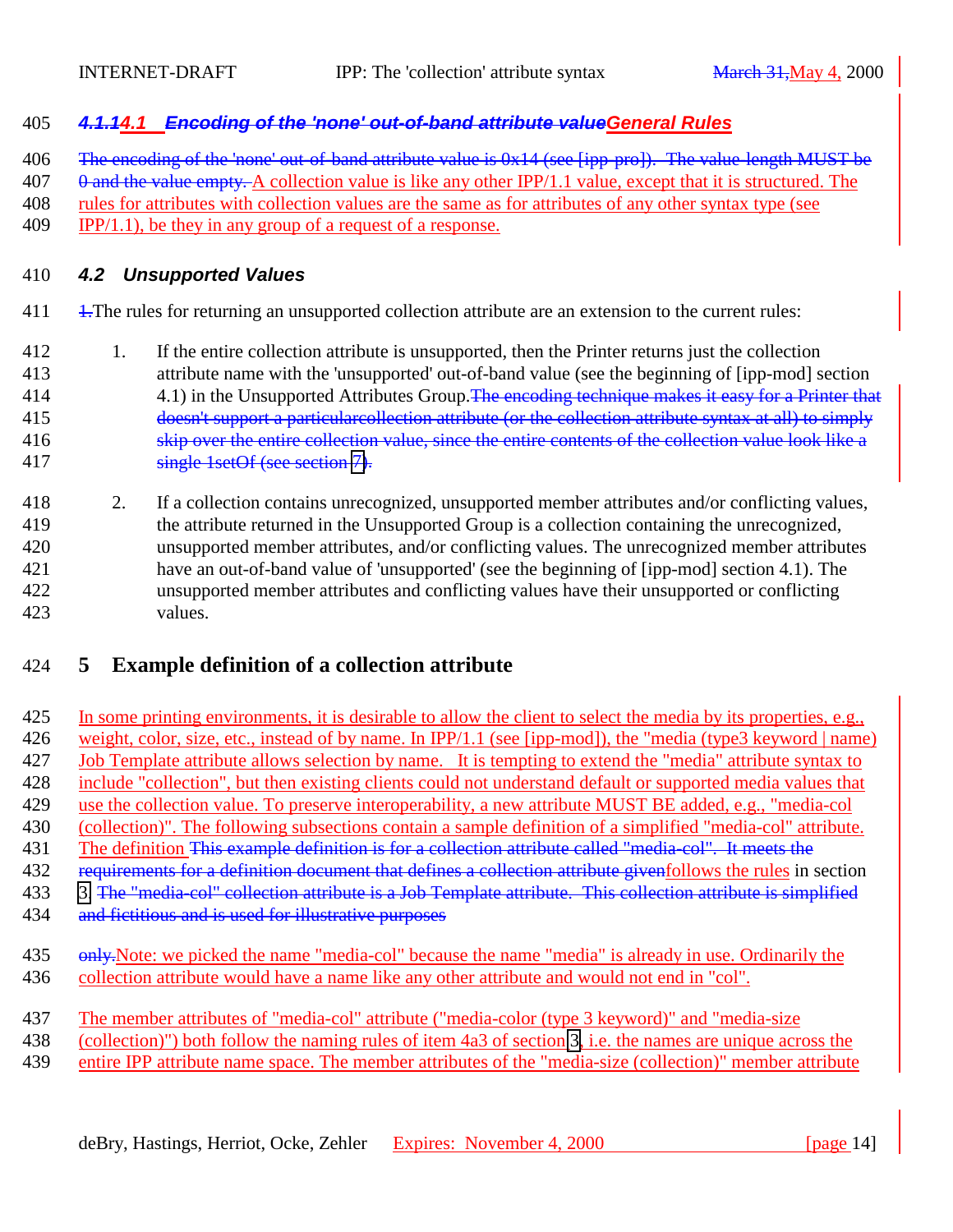<span id="page-14-0"></span>440 ("x-dimension (integer(0,MAX))" and "y-dimension (integer(0,MAX))") both follow the naming rules of item 4a2 of section [3,](#page-5-0) i.e. they potentially occur elsewhere in the IPP attribute name space.

#### *5.1 media-col (collection)*

 The "media-col" (collection) attribute augments the IPP/1.1 [ipp-mod] "media" attribute. This collection 444 attribute enables a client end user to submit a list of media characteristics to the Printer as a way to specify 445 the media more completely to be used by the Printer. When the client specifies media using the "media- col" collection attribute, the Printer object MUST match the requested media exactly. The 'collection' consists of the following member attributes:

#### **Table 1 - "media-col" member attributes**

| Attribute name | attribute syntax             | request     | <b>Printer Support</b> |
|----------------|------------------------------|-------------|------------------------|
| media-color    | type3 keyword   name $(MAX)$ | <b>MAY</b>  | <b>MUST</b>            |
| media size     | type3 keyword collection     | <b>MAY</b>  | <b>MUST</b>            |
| media-name     | type2 keyword   name         | <b>MAY</b>  | <b>MAY</b>             |
| media-size     | collection                   | <b>MUST</b> | <b>MUST</b>            |

The definitions for the member attributes is given in the following sub-sections:

# **5.1.1 media-color (type3 keyword | name(MAX)**

This member attribute identifies the color of the media. Valid values are 'red', 'white' and 'blue'

 The "media-color-supported" (1setOf (type3 keyword | name(MAX))) Printer attribute identifies the values of this "media-color" member attribute that the Printer supports, i.e., the colors supported.

 If the client omits this member attribute, the Printer determines the value in an implementation dependent manner.

### **5.1.2 media-size (collection)**

 This member attribute identifies the size of the media. The 'collection' consists of the member attributes shown in [Table 2:](#page-15-0)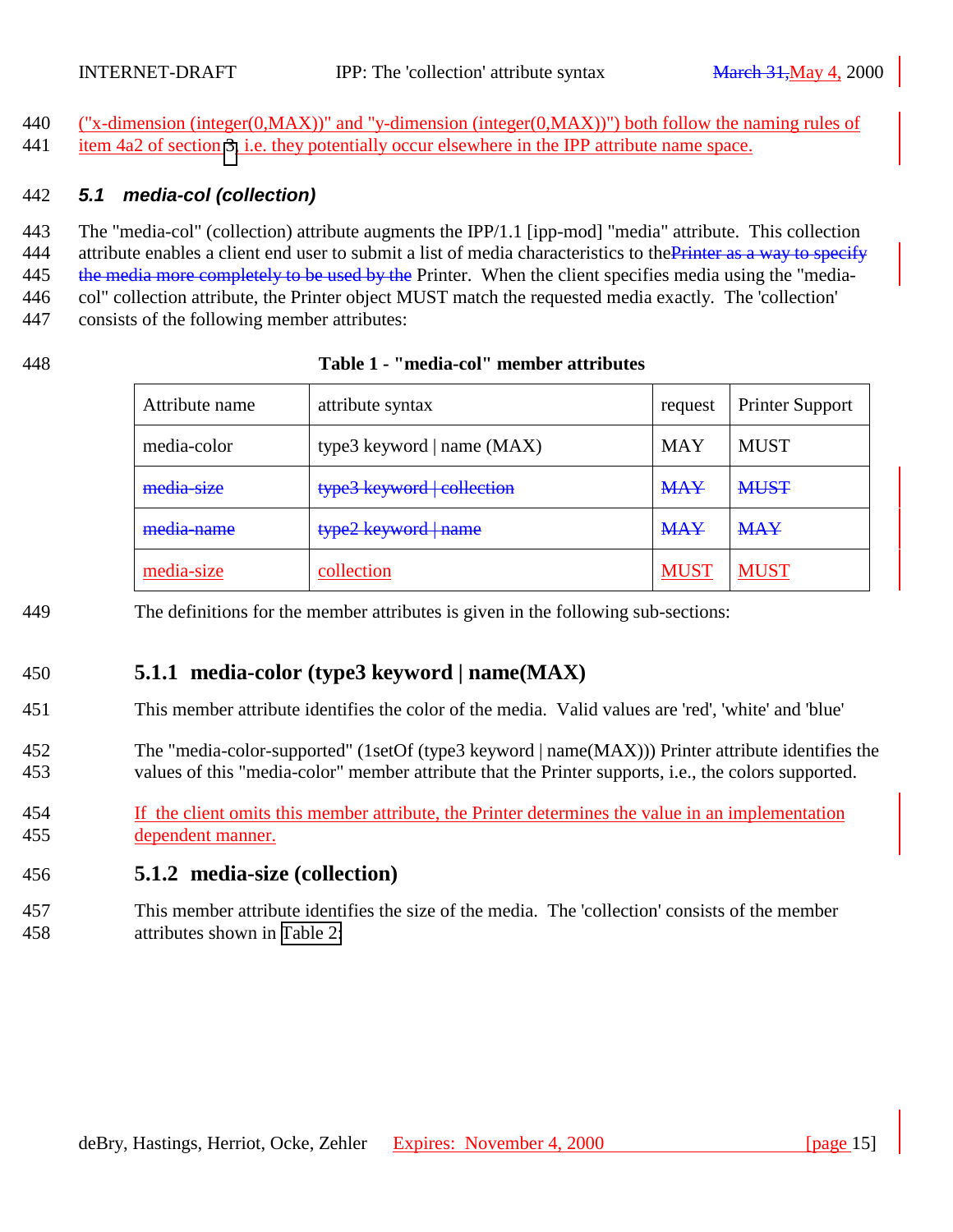|                          | Attribute name                                                                                                                                                                                                                                                                                                        | attribute syntax                                                                                                                                                                       | request     | <b>Printer Support</b> |  |
|--------------------------|-----------------------------------------------------------------------------------------------------------------------------------------------------------------------------------------------------------------------------------------------------------------------------------------------------------------------|----------------------------------------------------------------------------------------------------------------------------------------------------------------------------------------|-------------|------------------------|--|
|                          | x-dimension                                                                                                                                                                                                                                                                                                           | integer $(0:MAX)$                                                                                                                                                                      | <b>MUST</b> | <b>MUST</b>            |  |
|                          | y-dimension                                                                                                                                                                                                                                                                                                           | integer $(0:MAX)$                                                                                                                                                                      | <b>MUST</b> | <b>MUST</b>            |  |
| 460                      |                                                                                                                                                                                                                                                                                                                       | The definitions for the member attributes is given in the following sub-sections:                                                                                                      |             |                        |  |
| 461                      |                                                                                                                                                                                                                                                                                                                       | 5.1.2.1 x-dimension (integer(0:MAX))                                                                                                                                                   |             |                        |  |
| 462                      |                                                                                                                                                                                                                                                                                                                       | This attribute identifies the width of the media in inch units along the X axis.                                                                                                       |             |                        |  |
| 463                      | 5.1.2.2 y-dimension (integer(0:MAX))                                                                                                                                                                                                                                                                                  |                                                                                                                                                                                        |             |                        |  |
| 464                      |                                                                                                                                                                                                                                                                                                                       | This attribute identifies the height of the media in inch units along the Y axis.                                                                                                      |             |                        |  |
| 465<br>466<br>467        | supported.                                                                                                                                                                                                                                                                                                            | The "media-size-supported" (1setOf collection) Printer attribute identifies the values of this<br>"media-size" member attribute that the Printer supports, i.e., the size combinations |             |                        |  |
| 468<br>469               | 6.1.3 supported. The names of the member attributes are the same as the member attributes<br>of the "media-size" collection attribute, namely "x-media (type3 keyword   name)                                                                                                                                         |                                                                                                                                                                                        |             |                        |  |
| 470<br>471<br>472        | See job template attribute "media". Additional restrictions on "media" in this collection are<br>that the "media" member attribute value must be valid based on the size and color. When<br>invalid names are given based on the size or color, the size or color value takes precedence.                             |                                                                                                                                                                                        |             |                        |  |
| 473<br>474<br>475<br>476 | The "media-supported" (1setOf (type3 keyword   name(MAX))) Printer attribute identifies<br>the values of this "media" member attribute that the Printer supports, i.e., the media<br>keywords and names supported.dimension", and "y-dimension", since they have the same<br>attribute syntax and the same semantics. |                                                                                                                                                                                        |             |                        |  |

#### <span id="page-15-0"></span>**Table 2 - "media-size" collection member attributes**

### *5.2 media-col-default (collection)*

478 The "media-col-default" Printer attributes specify attribute specifies the media that the Printer uses, if any, if 479 the client omits the "media-col" and "media". Job Template attribute in the Job Creation operation (and the PDL doesn't include a media specification). The member attributes are defined in [Table 1.](#page-14-0) A Printer MUST support the same member attributes for this default collection attribute as it supports for the corresponding "media-col" Job Template attribute.

483 If the value of the "media-col-default" attribute is the 'no-value' out-of-band (see [ipp-mod] section 4.1) or 484 the 'none' out-of-band value (see section), the Printer does not apply a default value.

deBry, Hastings, Herriot, Ocke, Zehler Expires: November 4, 2000 [page 16]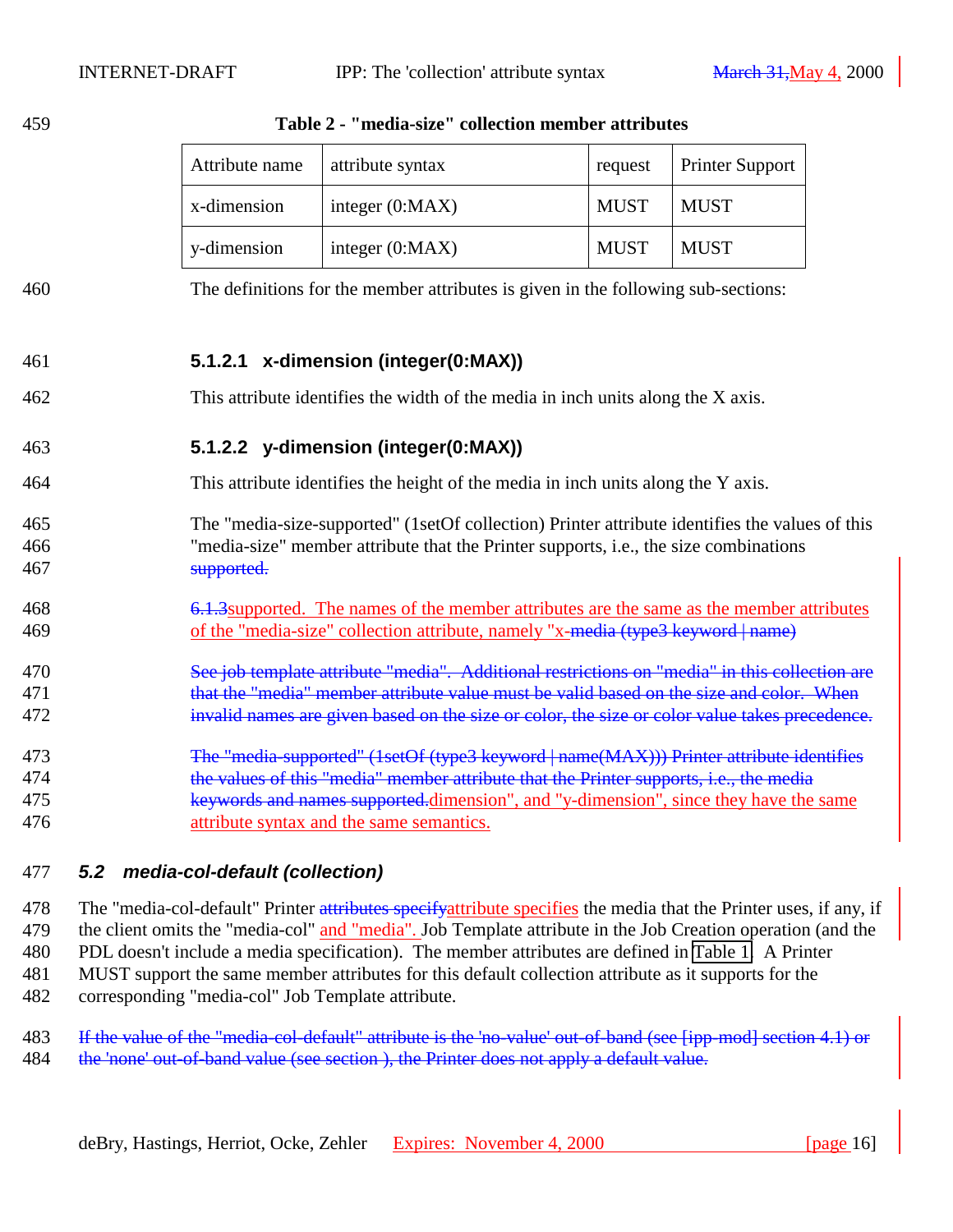### <span id="page-16-0"></span>*5.3 media-col-ready (1setOf collection)*

The "media-col-ready" Printer attribute identifies the media that are available for use without human

- intervention, i.e., the media that are ready to be used without human intervention. The collection value 488 MUST have all of the member attributes that are supported in [Table 1,](#page-14-0) plus the "media" (type3 keyword | **name**(MAX).
- 490 member attribute itself (see [ipp-mod] section 4.2.11), in order to indicate the unique keyword or name for 491 each ready medium.

### *5.4 media-col-supported (1setOf type2 keyword)*

 The "media-col-supported" Printer attribute identifies the keyword names of the member attributes supported in the "media-col" collection Job Template attribute, i.e., the keyword names of the member attributes in [Table 1](#page-14-0) that the Printer supports.

# **6 A Second Example Definition Of A Collection Attribute**

- In some printing environments, it is desirable to allow the client to select the media for the job start sheet.
- The reason for not adding the 'collection' attribute syntax to the existing "job-sheets" Job Template attribute
- is the same as for "media". Instead, a new Job Template attribute is introduced, e.g. "job-sheet-col
- (collection)".
- The member attributes of "job-sheet-col" attribute ("job-sheets (type 3 keyword)" and "media (type3
- keyword | name)") both follow the naming rules of item 4a1 of section [3,](#page-5-0) i.e they reuse existing IPP
- attributes. According to the rules, their supported values come from the existing IPP attributes: "job-sheets-
- supported" and "media-supported". However, their default values do not come from "job-sheets-default"
- and "media-default", respectively. Rather the definition of "job-sheet-col" says that "job-sheets (type 3
- keyword)" is required and if "media (type3 keyword | name)" is absent, the Printer uses the same media as
- the rest of the job uses.
- If "job-sheet-col" attribute were defined to contain the member attribute "job-sheet-media (type3 keyword |
- name)" instead of "media (type3 keyword | name)", then the definition would also have to specify a "job-
- sheet-media-supported (1setOf (type3 keyword | name))" whose values would be independent of "media-
- supported (1setOf (type3 keyword | name))" and would be set separately by a System Administrator.
- The actual text for the definition of the attribute is left as an exercise for the reader.

# **7 Encoding**

 This section defines the additional encoding tags used according to [ipp-pro] and gives an example of their use.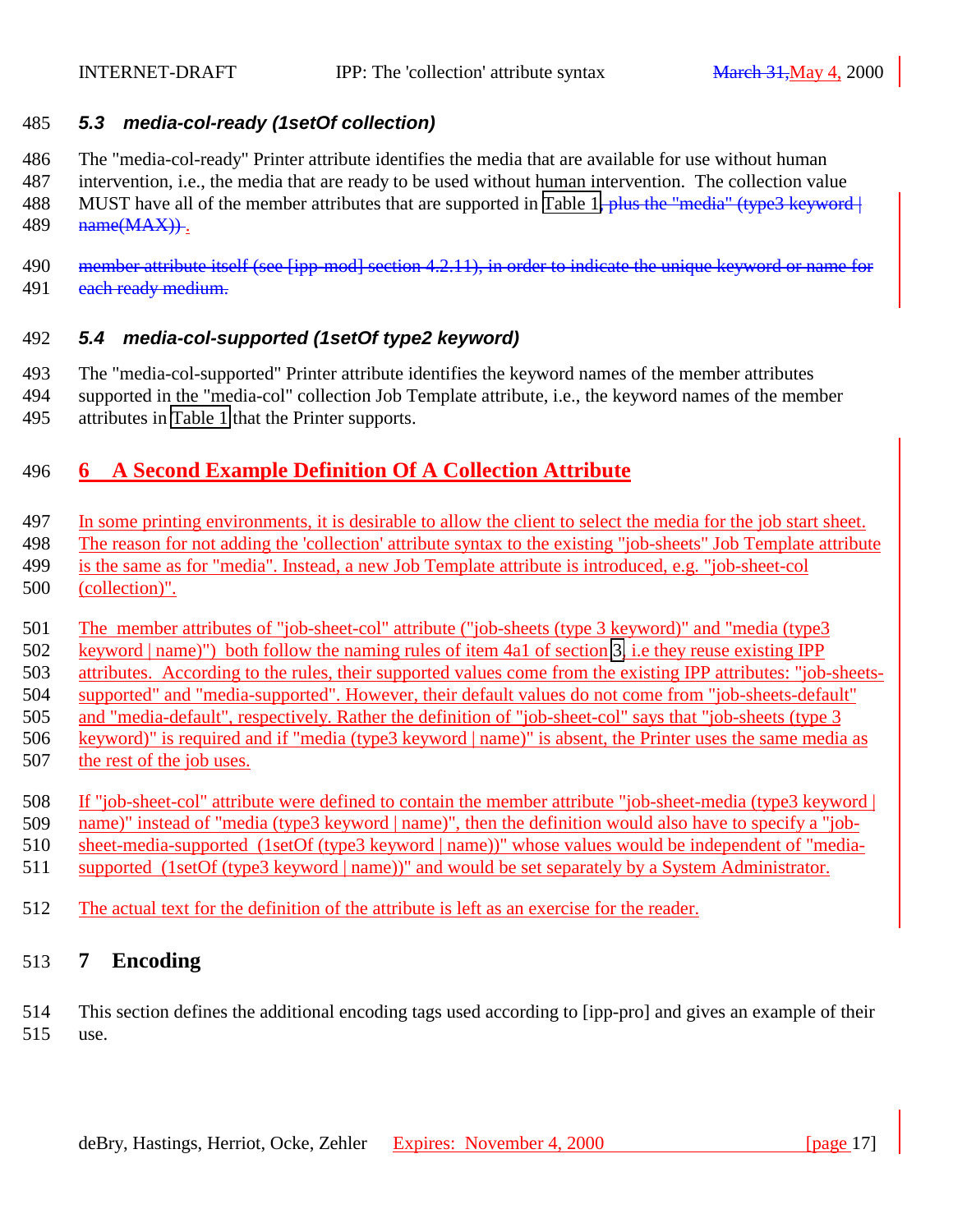### <span id="page-17-0"></span>516 *7.1 Additional tags defined for representing a collection attribute value*

517 The 'collection' attribute syntax uses the tags defined in Table 3.

537

#### 518 **Table 3 - Tags defined for encoding the 'collection' attribute syntax**

| Tag name        | Tag value | Meaning                                                     |
|-----------------|-----------|-------------------------------------------------------------|
| beginCollection | 0x34      | Begin the collection attribute value.                       |
| endCollection   | 0x37      | End the collection attribute value.                         |
| memberAttrName  | 0x4A      | The value is the name of the collection member<br>attribute |

519 When encoding a collection attribute "xxx" that contains an attribute "aaa" and is not inside another

520 collection, the encoding follows these rules:

521 1. The beginning of the collection is indicated with a value tag that MUST be syntax type 522 'begCollection' (0x34) with a name length and Name field that represent the name of the collection 523 attribute ("xxx") as with any attribute, followed by a value length of 0 and no Value field, since the 524 collection attribute's name doesn't value. The Printer MAY ignore the value and its length of MAY be 525 0. In the future, have a value-however, this field MAY contain useful information, such as the 526 collection name (cf. the name of a C struct).

527 2. The member attributes are encoded as consecutive pairs of attributes as if they are Each member attribute is encoded as a sequence of two or more values that appear to be part of a single multi- valued attribute, i.e. 1setOf. The first value after the 'begCollection' value has the attribute syntax 530 memberAttrName'memberAttrName' (0x4A) and its value holds the name of the first member 531 attribute  $\left(\frac{v_{\text{aaa}}}{v_{\text{aaaa}}}\right)$  and the (e.g. "aaa"). The second value holds the member attribute's valuefirst member's attribute value, which can be of any attribute syntax, except 'memberAttrName' or 'endCollection'. If the first member's attribute value is multi-valued, the third value holds the second value of the first member's value. Otherwise, the third value holds the name of second member attribute (e.g. "bbb") and its attribute syntax is 'memberAttrName'. In this case, the fourth member's value is the value of "bbb".

 memberAttrName. If the member attribute has multiple values, they are represented as any 1setOf 539 values, namely, each Name field has a zero length and the rest represents the nextNote that the technique of encoding a 'collection' as a '1setOf' makes it easy for a Printer that doesn't support a particular collection attribute (or the collection attribute syntax at all) to simply skip over the entire collection value.

543 3. The end of the collection is indicated with a value tag that MUST be syntax type 'endCollection' (e.g. 544 0x37) and MUSTMAY have a zero name length and a zero value length. So even though it has a zero 545 hame length, it is the end of this collection value. In the future, this field MAY contain useful 546 information,such as the collection name that matches the one in the 'begCollection' .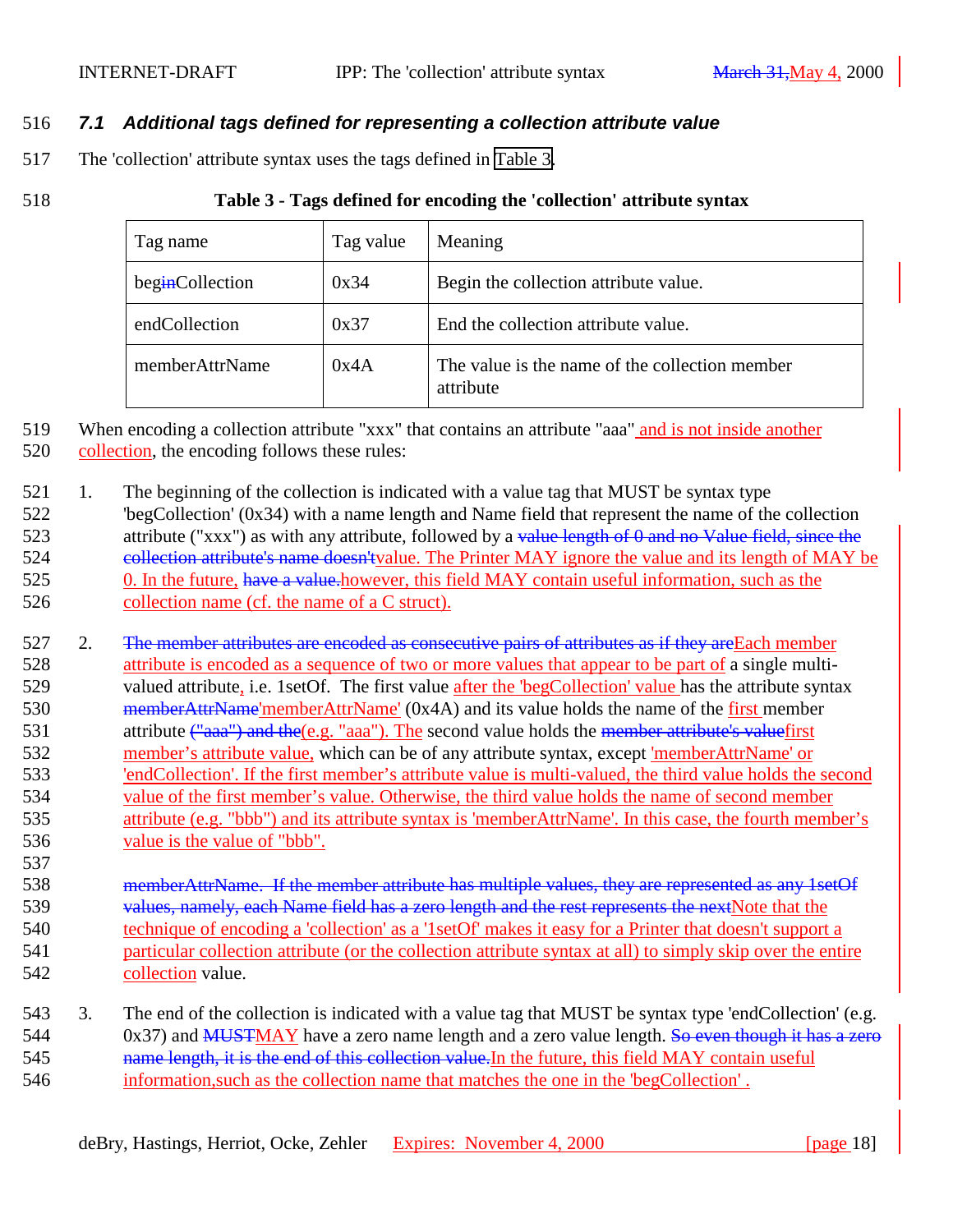- <span id="page-18-0"></span>547 4.It is valid to have a member attribute that is, itself, a collection attribute, i.e., collections can be nested 548 within collections. This is represented by the occurrence of a member attribute which that is of 549 attribute syntax type 'begCollection'. Hence a collection is terminated by a matching 'endCollection'.
- 550 4. 'endCollection'. The name of such a member attribute is in the immediately preceding value whose 551 syntax type is 'memberAttrName'.
- 552 5.It is valid for a collection attribute to be multi-valued, i.e., have more than one collection value. If the 553 next attribute immediately following the 'endCollection' has a zero name length and a tag of 554 'begCollection', then the collection attribute is multi-valued, as with any attribute.
- 555 5. a multi-valued collection, as with any attribute. This statement applies to collections within 556 collections and collections that are not in collections.

## 557 *7.2 Example encoding: "media-col" (1setOf collection)*

558 The collection specified in section **[Error! Reference source not found.](#page-14-0)**is used for the encoding example 559 shown in [Table 5.](#page-19-0) The example also shows nested collections, since the "media-size" member attribute is a 560 'collection. The encoding example represents two 4x6 index cards, one blue and one white and takes 217

- 561 octets. a blue 4x6-index cards and takes 216 octets. The Appendices contains more complex examples.
- 562 Additional examples have been included in the appendices.
- 563 The overall structure of the two collection values can be pictorially represented as:

| 564 | "media-col" $=$           |                                                                                     |       |
|-----|---------------------------|-------------------------------------------------------------------------------------|-------|
| 565 | "media-color" = $"blue';$ |                                                                                     |       |
| 566 | "media-size" $=$          |                                                                                     |       |
| 567 | "x-dimension" = 6;        |                                                                                     |       |
| 568 |                           | "y-dimension" = $4 + \frac{1}{2}$                                                   |       |
| 569 | "media-color" = 'white':  |                                                                                     |       |
| 570 | $"$ media-size" =         |                                                                                     |       |
| 571 | $"x$ -dimension" = 6;     |                                                                                     |       |
| 572 |                           | "y dimension" = $4 +$ ;                                                             |       |
| 573 |                           |                                                                                     |       |
| 574 | Δ,                        |                                                                                     |       |
| 575 |                           |                                                                                     |       |
| 576 |                           | The full encoding is in table 4. A simplified view of the encoding looks like this: |       |
| 577 |                           | Table 4 - Overview Encoding of "media-col" collection                               |       |
| 578 |                           |                                                                                     |       |
|     | <b>Tag Value</b>          | Name                                                                                | Value |

| <u>rag value</u> | Traille   | <b>v</b> alue |
|------------------|-----------|---------------|
|                  |           |               |
| begCollection    | media-col | - 11 11       |
| memberAttrName   | ,,,,      | media-color   |
| keyword          | ,,,,      | blue          |
|                  |           |               |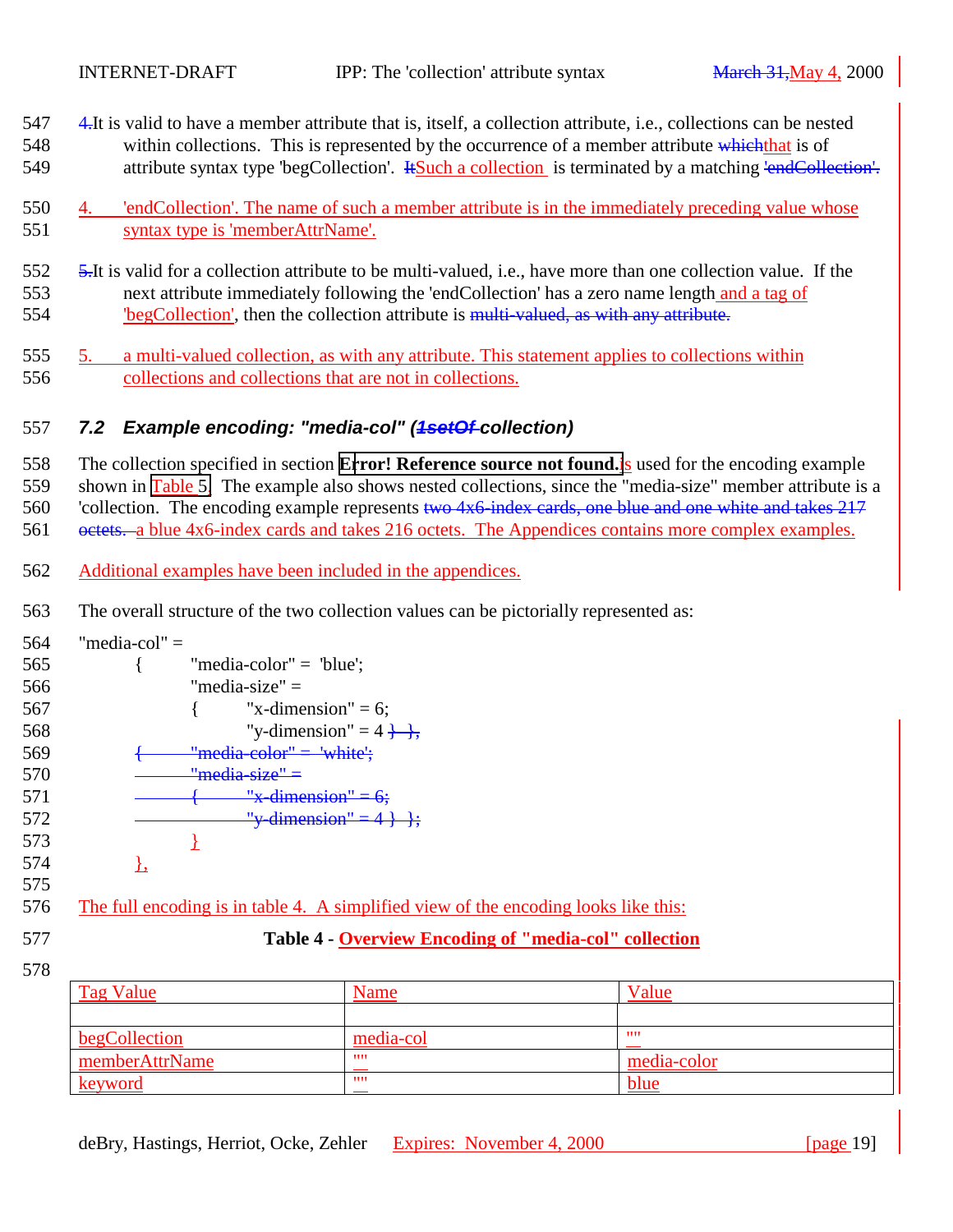<span id="page-19-0"></span>

| memberAttrName | 1111 | media-size  |
|----------------|------|-------------|
| begCollection  | 1111 | 1111        |
| memberAttrName | 1111 | x-dimension |
| integer        | 1111 |             |
| memberAttrName | 1111 | y-dimension |
| <u>integer</u> | 1111 |             |
| endCollection  | 1111 | - 11.11     |
| endCollection  | 1111 | 1111        |

580

## 581 **Table 5 - Example Encoding of 1setOf"media-col" collection with nested collection**

| <b>Octets</b> | <b>Symbolic Value</b> | <b>Protocol field</b> | comments                                          |
|---------------|-----------------------|-----------------------|---------------------------------------------------|
|               |                       |                       |                                                   |
| 0x34          | beginCollection       | value-tag             | beginning of the "media-col" collection           |
|               |                       |                       | attribute                                         |
| 0x34          | <b>begCollection</b>  | value-tag             | beginning of the "media-col" collection           |
|               |                       |                       | attribute                                         |
| 0x0009        |                       | name-length           | length of (collection) attribute name             |
| media-col     | media-col             | name                  | name of (collection) attribute                    |
| 0x0000        |                       | value-length          | defined to be 0 for this type                     |
|               |                       |                       | no value (since value-length was 0)               |
| 0x4A          | memberAttrName        | value-tag             | starts a new member attribute: "media-            |
|               |                       |                       | color"                                            |
| 0x0000        |                       | name-length           | defined to be 0 for this type, so part of         |
|               |                       |                       | 1setOf                                            |
|               |                       |                       | no name (since name-length was 0)                 |
| 0x000B        |                       | value-length          | length of "media-color" keyword                   |
| media-color   | media-color           | value                 | value is name of 1 <sup>st</sup> member attribute |
|               |                       |                       |                                                   |
| 0x44          | keyword type          | value-tag             | keyword type                                      |
| 0x0000        |                       | name-length           | 0 indicates 1 set Of                              |
|               |                       |                       | no name (since name-length was 0)                 |
| 0x0004        |                       | value-length          |                                                   |
| blue          | blue                  | value                 | value of 1 <sup>st</sup> member attribute         |
|               |                       |                       |                                                   |
| 0x4A          | memberAttrName        | value-tag             | starts a new member attribute: "media-            |
|               |                       |                       | eolor"                                            |
|               |                       |                       |                                                   |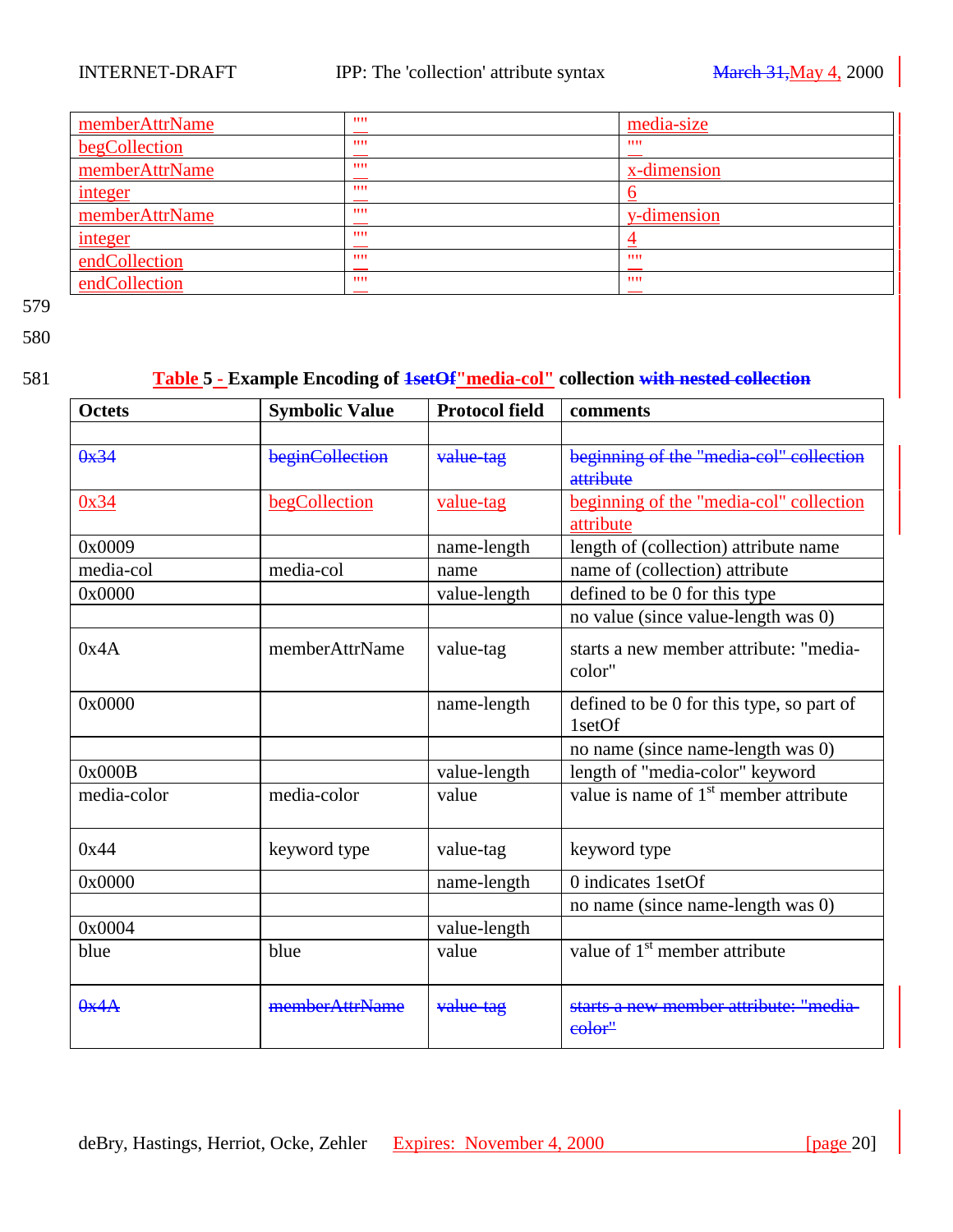| <b>Octets</b> | <b>Symbolic Value</b> | <b>Protocol field</b> | comments                                                                      |
|---------------|-----------------------|-----------------------|-------------------------------------------------------------------------------|
|               |                       |                       |                                                                               |
| 0x4A          | memberAttrName        | value-tag             | starts a new member attribute: "media-<br>size"                               |
|               |                       |                       |                                                                               |
| 0x0000        |                       | name-length           | defined to be 0 for this type, so part of<br>1setOf                           |
|               |                       |                       | no name (since name-length was 0)                                             |
| 0x000A        |                       | value-length          | length of "media-size" keyword                                                |
| media-size    | media-size            | value                 | Name of $2nd$ member attribute                                                |
| 0x34          | beginCollection       | value-tag             | Beginning of the "media size" collection                                      |
|               |                       |                       | attribute which is a sub-collection                                           |
| 0x34          | begCollection         | value-tag             | Beginning of the "media-size" collection                                      |
| 0x0000        |                       |                       | attribute which is a sub-collection<br>0 indicates 1setOf                     |
|               |                       | name-length           |                                                                               |
| 0x0000        |                       |                       | no name (since name-length was 0)<br>collection attribute names have no value |
|               |                       | value-length          |                                                                               |
|               |                       |                       | no value (since value-length was 0)                                           |
| 0x4A          | memberAttrName        | value-tag             | starts a new member attribute: "x-<br>dimension"                              |
| 0x0000        |                       | name-length           | defined to be 0 for this type, so part of                                     |
|               |                       |                       | 1setOf                                                                        |
|               |                       |                       | no name (since name-length was 0)                                             |
| 0x000B        |                       | value-length          | length of "x-dimension" keyword                                               |
| x-dimension   | x-dimension           | value                 | name of $1st$ sub-collection member                                           |
|               |                       |                       | attribute                                                                     |
| 0x21          | integer type          | value-tag             | attribute type                                                                |
| 0x0000        |                       | name-length           | 0 indicates 1setOf                                                            |
|               |                       |                       | no name (since name-length was 0)                                             |
| 0x0004        |                       | value-length          | length of an integer $=$ 4                                                    |
| 0x0006        |                       | value                 | value of $1st$ sub-collection member                                          |
|               |                       |                       | attribute                                                                     |
|               |                       |                       |                                                                               |
| 0x4A          | memberAttrName        | value-tag             | starts a new member attribute: "y-                                            |
|               |                       |                       | dimension"                                                                    |
| 0x0000        |                       | name-length           | defined to be 0 for this type, so part of                                     |
|               |                       |                       | 1setOf                                                                        |
|               |                       |                       | no name (since name-length was 0)                                             |
| 0x000B        |                       | value-length          | length of the "y-dimension" keyword                                           |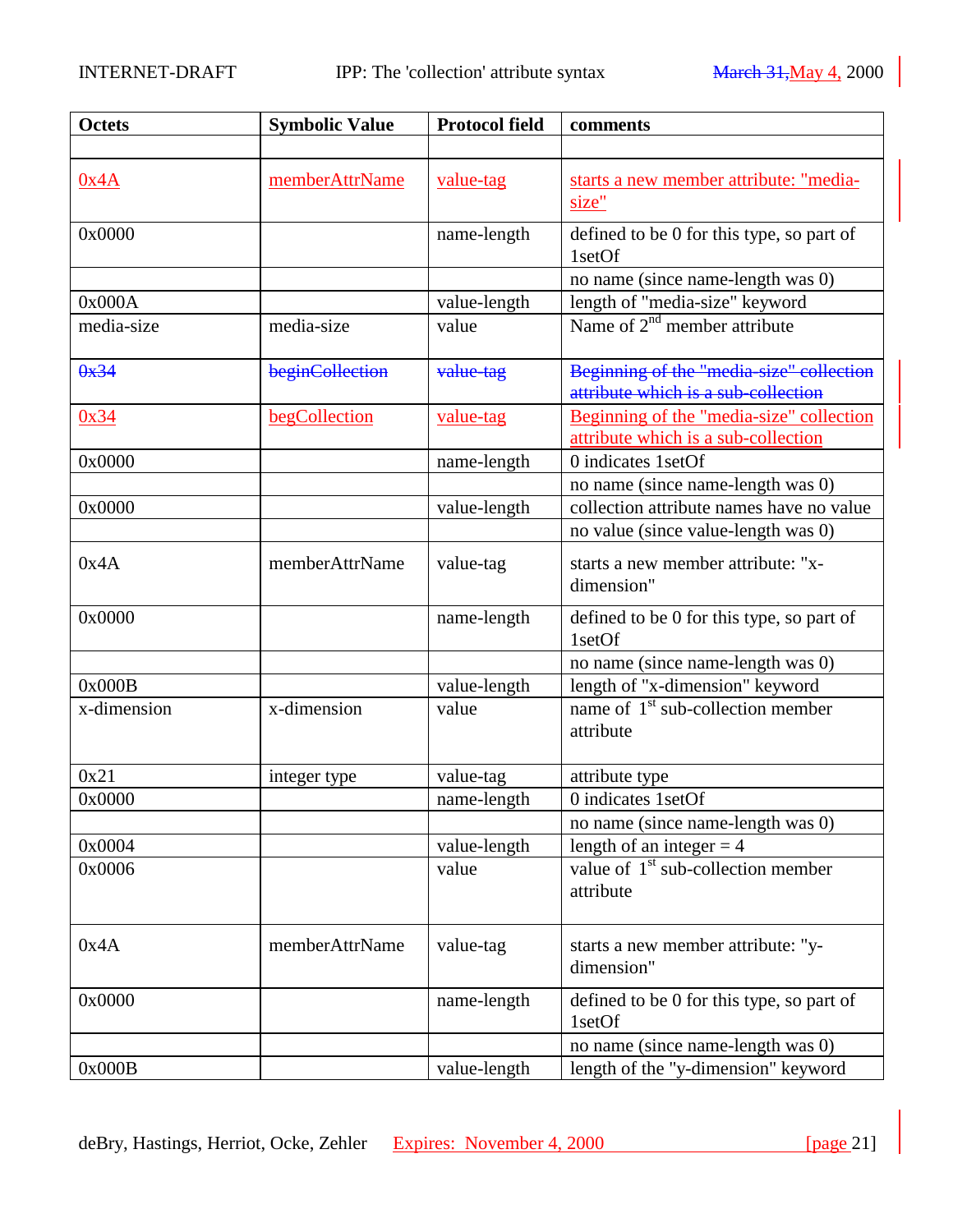| <b>Octets</b> | <b>Symbolic Value</b> | <b>Protocol field</b> | comments                                                                       |
|---------------|-----------------------|-----------------------|--------------------------------------------------------------------------------|
|               |                       |                       |                                                                                |
| y-dimension   | y-dimension           | value                 | name of $2nd$ sub-collection member<br>attribute                               |
| 0x21          | integer type          | value-tag             | attribute type                                                                 |
| 0x0000        |                       | name-length           | 0 indicates 1setOf                                                             |
|               |                       |                       | no name (since name-length was 0)                                              |
| 0x0004        |                       | value-length          | length of an integer $=$ 4                                                     |
| 0x0004        |                       | value                 | value of $2nd$ sub-collection member<br>attribute                              |
| 0x37          | endCollection         | value-tag             | end of the sub-collection                                                      |
| 0x0000        |                       | name-length           | defined to be 0 for this type, so part of<br>1setOf                            |
|               |                       |                       | no name (since name-length was 0)                                              |
| 0x0000        |                       | value-length          | defined to be 0 for this type                                                  |
|               |                       |                       | no value (since value-length was 0)                                            |
|               |                       |                       | <b>Second collection value in set:</b>                                         |
| 0x34          | beginCollection       | value-tag             | beginning of the collection                                                    |
| 0x0000        |                       | name-length           | indicates still part of 1setOf                                                 |
|               |                       |                       | Note: name of member collection<br>attribute is in the memberAttrName<br>value |
|               |                       |                       | no name (since name-length was 0)                                              |
| 0x0000        |                       | value-length          | defined to be 0 for this type                                                  |
|               |                       |                       | no value                                                                       |
| 0x4A          | memberAttrName        | value-tag             | starts a new member attribute: "media-<br>eolor"                               |
| 0x37          | endCollection         | value-tag             | end of the 1st collection value in 1setOf                                      |
| 0x0000        |                       | name-length           | defined to be 0 for this type, so part of<br>1setOf                            |
|               |                       |                       | no name (since name-length was 0)                                              |
| media-color   | media-color           | value                 | name of 1 <sup>st</sup> -member attribute                                      |
| 0x44          | keyword type          | value-tag             | keyword type                                                                   |
| 0x0000        |                       | name-length           | 0 indicates 1 set Of                                                           |
| 0x0000        |                       | value-length          | defined to be 0 for this type                                                  |
|               |                       |                       | no value (since value-length was 0)                                            |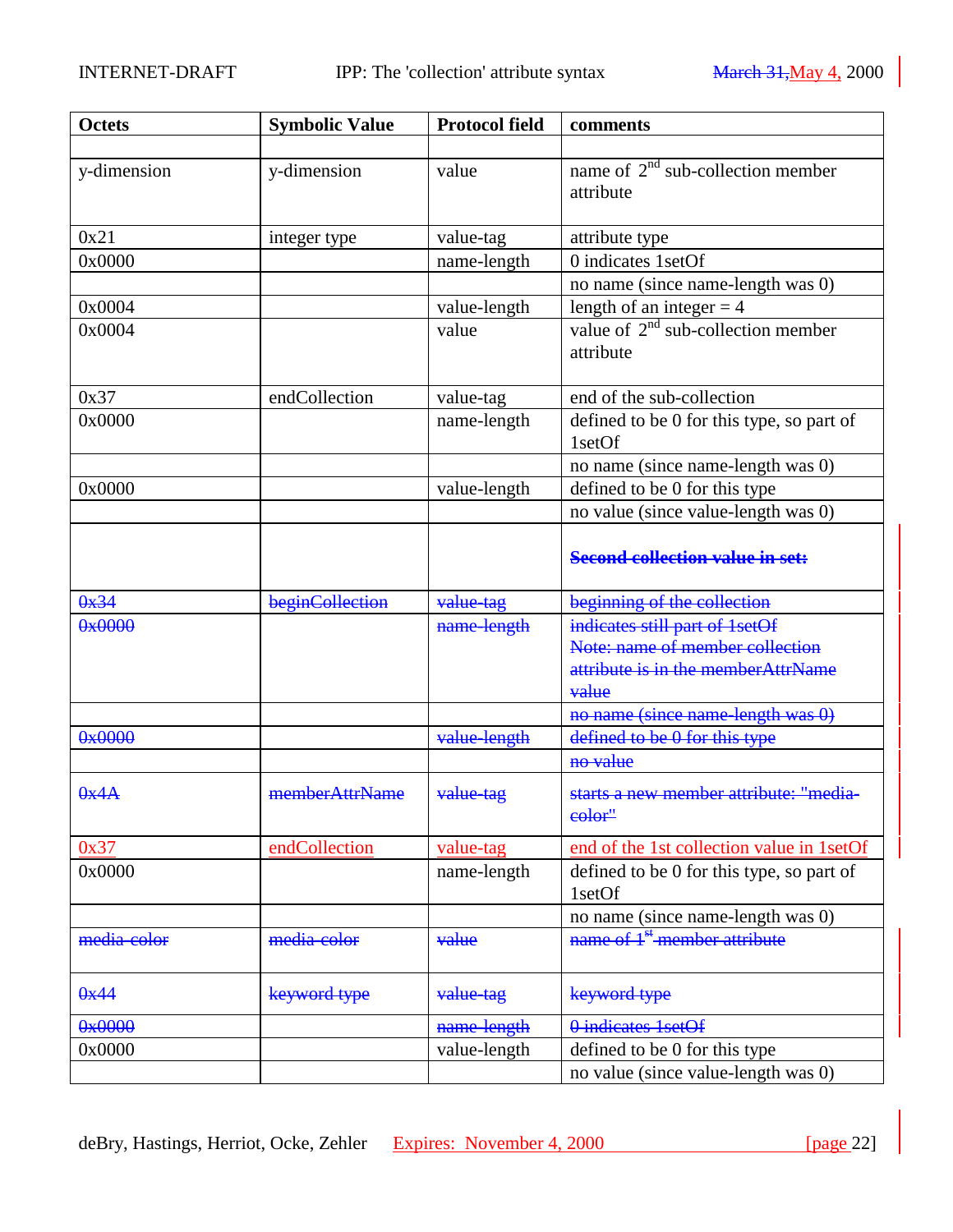## <span id="page-22-0"></span>**8 Legacy issues**

 IPP 1.x Printers and Clients will gracefully ignore collections and its member attributes if it does not understand the collection. The begCollection and endCollection elements each look like an attribute with an attribute syntax that the recipient doesn't support and so should ignore the entire attribute. The individual member attributes and their values will look like a 1setOf values of the collection attribute, so that the Printer simply ignores the entire attribute and all of its values. Returning unsupported attributes is also simple, since only the name of the collection attribute is returned with the 'unsupported' out-of-band value (see section [4.2\)](#page-13-0).

# **9 IANA Considerations**

 This attribute syntax will be registered with IANA after the WG approves its specification according to the procedures for extension of the IPP/1.1 Model and Semantics [ipp-mod].

# **10 Internationalization Considerations**

 This attribute syntax by itself has no impact on internationalization. However, the member attributes that are subsequently defined for use in a collection may have internationalization considerations, as may any attribute, according to [ipp-mod].

# **11 Security Considerations**

 This attribute syntax causes no more security concerns than any other attribute syntax. It is only the attributes that are subsequently defined to use this or any other attribute syntax that may have security concerns, depending on the semantics of the attribute, according to [ipp-mod].

# **12 References**

[ipp-mod]

- Isaacson, S., deBry, R., Hastings, T., Herriot, R., Powell, P., "Internet Printing Protocol/1.1: Model and Semantics" draft-ietf-ipp-model-v11-06.txt, March 1, 2000.
- [ipp-ntfy]
- Isaacson, S., Martin, J., deBry, R., Hastings, T., Shepherd, M., Bergman, R. " Internet Printing Protocol/1.0 & 1.1: IPP Event Notification Specification" draft-ietf-ipp-not-spec-02.txt, work in progress, February 2, 2000.

[ipp-pro]

 Herriot, R., Butler, S., Moore, P., Turner, R., "Internet Printing Protocol/1.1: Encoding and Transport", draft-ietf-ipp-protocol-v11-05.txt, March 1, 2000.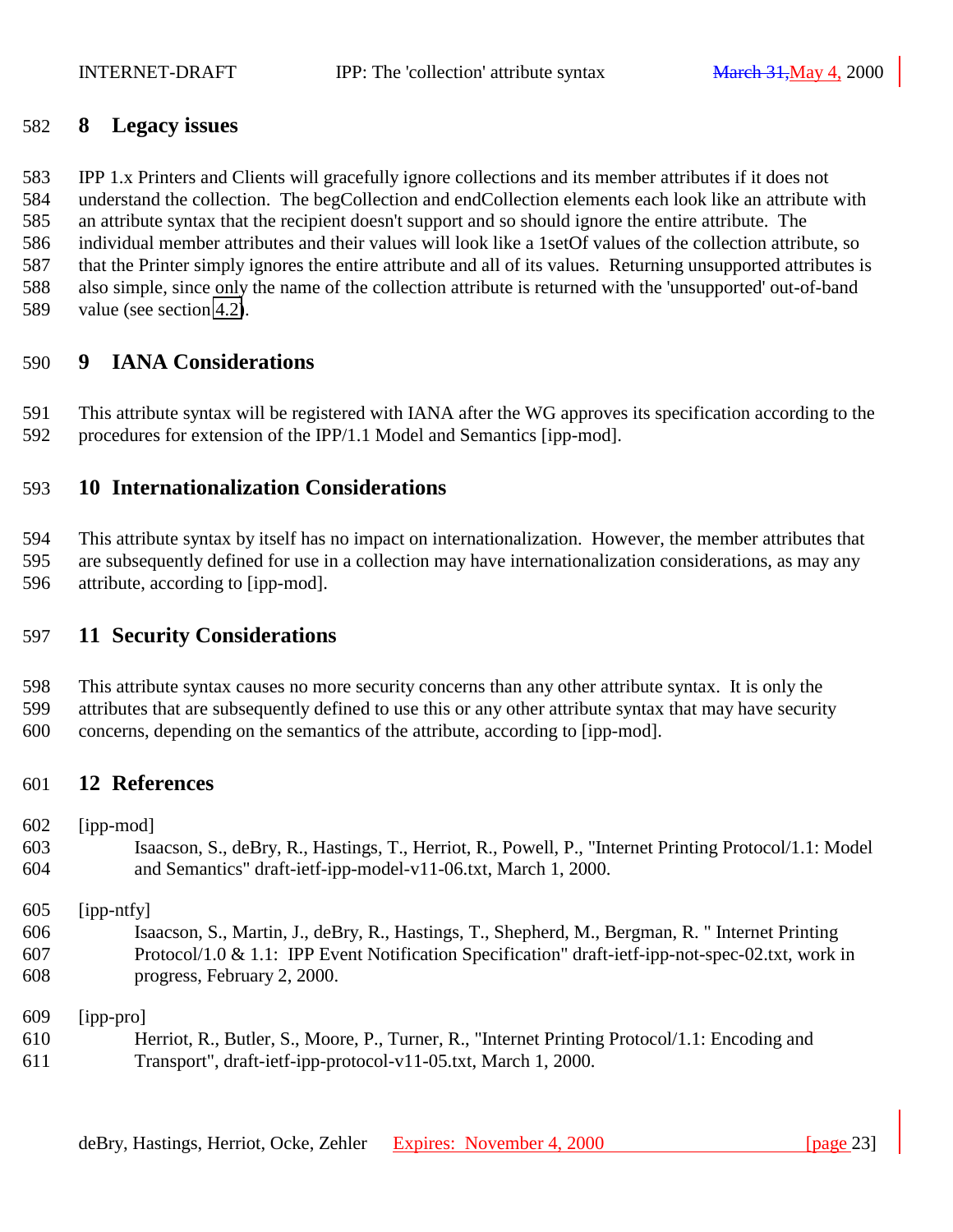<span id="page-23-0"></span>

| 612 | [RFC2565]                                                                                             |
|-----|-------------------------------------------------------------------------------------------------------|
| 613 | Herriot, R., Butler, S., Moore, P., Tuner, R., "Internet Printing Protocol/1.0: Encoding and          |
| 614 | Transport", RFC 2565, April 1999.                                                                     |
| 615 | [RFC2566]                                                                                             |
| 616 | R. deBry, T. Hastings, R. Herriot, S. Isaacson, P. Powell, "Internet Printing Protocol/1.0: Model and |
| 617 | Semantics", RFC 2566, April 1999.                                                                     |
| 618 | [RFC2567]                                                                                             |
| 619 | Wright, D., "Design Goals for an Internet Printing Protocol", RFC 2567, April 1999.                   |
| 620 | [RFC2568]                                                                                             |
| 621 | Zilles, S., "Rationale for the Structure and Model and Protocol for the Internet Printing Protocol",  |
| 622 | RFC 2568, April 1999.                                                                                 |
| 623 | [RFC2569]                                                                                             |
| 624 | Herriot, R., Hastings, T., Jacobs, N., Martin, J., "Mapping between LPD and IPP Protocols", RFC       |
| 625 | 2569, April 1999.                                                                                     |
| 626 | [RFC2616]                                                                                             |
| 627 | R. Fielding, J. Gettys, J. Mogul, H. Frystyk, L. Masinter, P. Leach, T. Berners-Lee, "Hypertext"      |

Transfer Protocol - HTTP/1.1", RFC 2616, June 1999.

## **13 Author's Addresses**

- Roger deBry
- Utah Valley State College
- Orem, UT 84058
- Phone: (801) 222-8000
- EMail: [debryro@uvsc.edu](mailto:debryro@uvsc.edu)
- Tom Hastings
- Xerox Corporation
- 737 Hawaii St. ESAE 231
- El Segundo, CA 90245
- Phone: 310-333-6413
- Fax: 310-333-5514
- e-mail: [hastings@cp10.es.xerox.com](mailto:hastings@cp10.es.xerox.com)
- Robert Herriot
- Xerox Corp.
- 3400 Hill View Ave, Building 1
- Palo Alto, CA 94304
- Phone: 650-813-7696
- Fax: 650-813-6860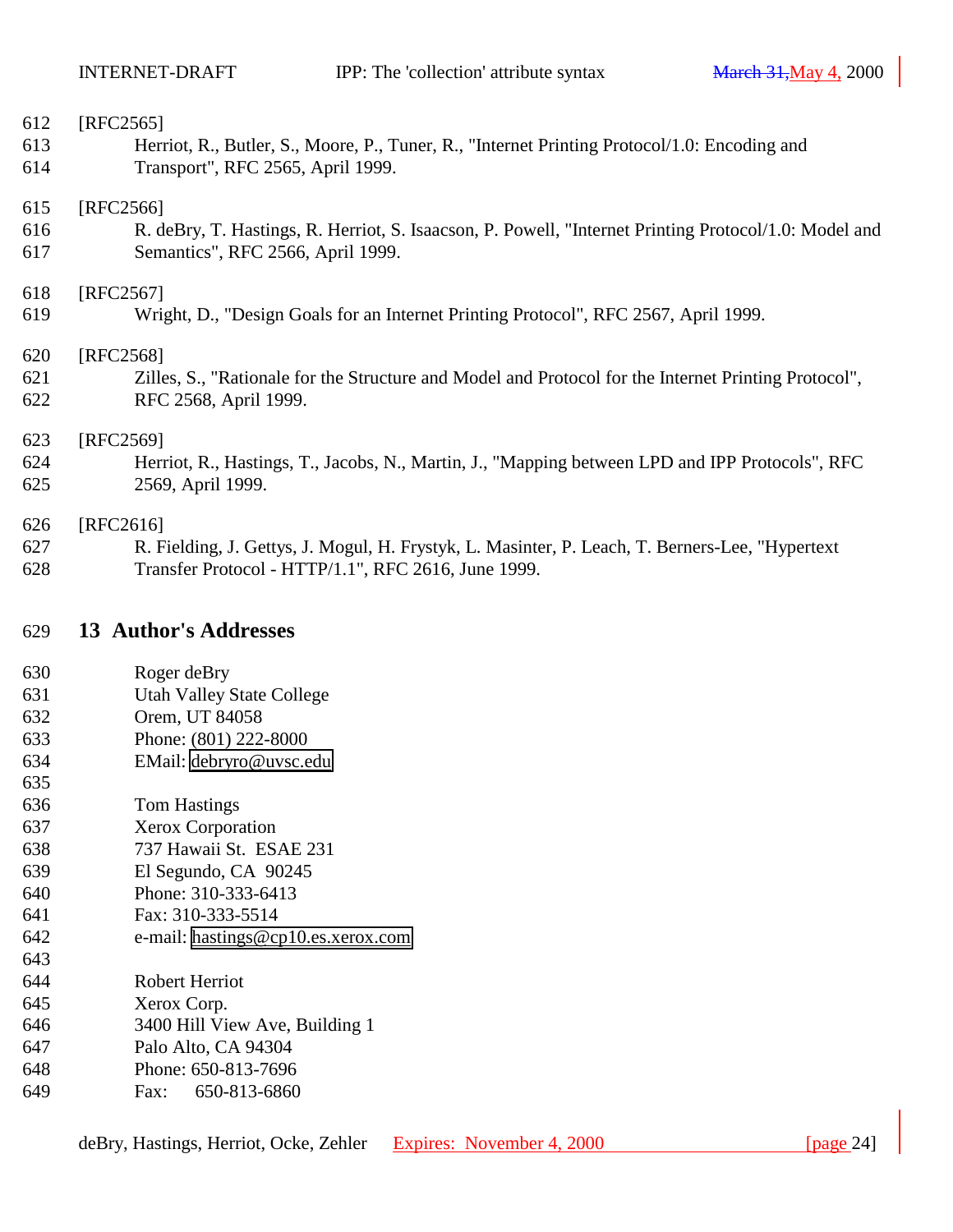<span id="page-24-0"></span>

| 650 | e-mail: robert.herriot@pahv.xerox.com |
|-----|---------------------------------------|
| 651 |                                       |

| U.J.I |                                   |
|-------|-----------------------------------|
| 652   | Kirk Ocke                         |
| 653   | Xerox Corp.                       |
| 654   | 800 Phillips Rd                   |
| 655   | M/S 139-05A                       |
| 656   | Webster, NY 14580                 |
| 657   | Phone: (716) 442-4832             |
| 658   | EMail: kirk.ocke@usa.xerox.com    |
| 659   |                                   |
| 660   | Peter Zehler                      |
| 661   | Xerox Corp.                       |
| 662   | 800 Phillips Rd                   |
| 663   | M/S 139-05A                       |
| 664   | Webster, NY 14580                 |
| 665   | Phone: (716) 265-8755             |
| 666   | EMail: peter.zehler@usa.xerox.com |

# **14 Appendix A: Encoding Example of a Simple Collection**

The overall structure of the collection value can be pictorially represented as:

| 669  | " media-size " $=$ |                       |
|------|--------------------|-----------------------|
| 670  |                    | "x-dimension" = $6$ ; |
| 671  |                    | "y-dimension" $=$ 4   |
| 672. |                    |                       |

A simplified view of the encoding would look like this:

# **Table 6 - Overview Encoding of simple collection**

| Tag Value      | Name       | Value       |
|----------------|------------|-------------|
|                |            |             |
| begCollection  | media-size |             |
| memberAttrName |            | x-dimension |
| integer        | 1111       | $\mathbf b$ |
| memberAttrName | 1111       | y-dimension |
| integer        |            | 4           |
| endCollection  | 1111       | 1111        |

Note: "" represents a name or value whose length is 0.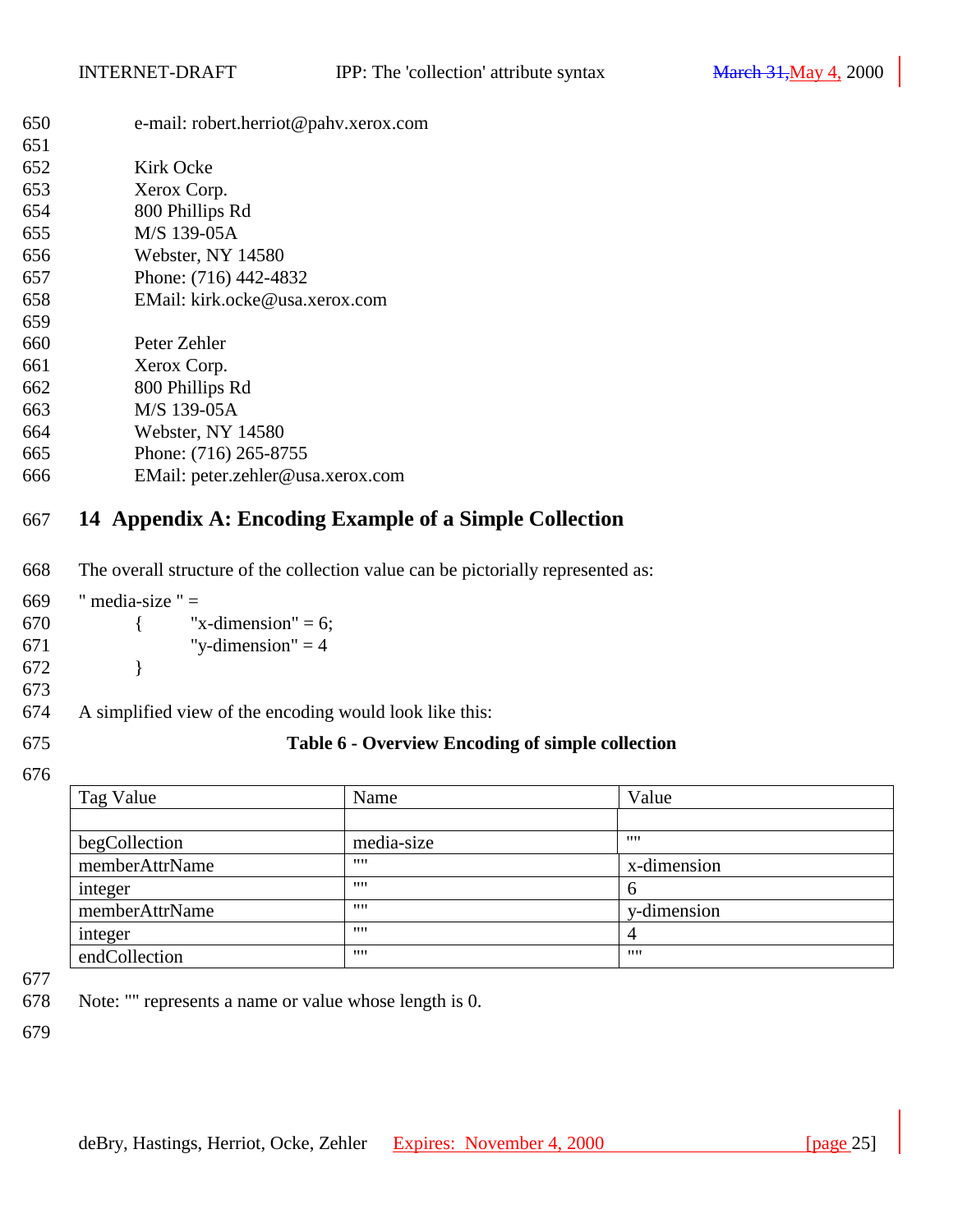| ۰<br>I<br>۰. | ۰.<br>×<br>v | I<br>۰,<br>× |  |
|--------------|--------------|--------------|--|
|              |              |              |  |

# <span id="page-25-0"></span>680 **Table 7 - Example Encoding of simple collection**

| <b>Octets</b> | <b>Symbolic Value</b> | <b>Protocol field</b> | comments                                              |
|---------------|-----------------------|-----------------------|-------------------------------------------------------|
|               |                       |                       |                                                       |
| 0x34          | begCollection         | value-tag             | beginning of the "media-size" collection<br>attribute |
| 0x000A        |                       | name-length           | length of (collection) attribute name                 |
| media-size    | media-size            | name                  | name of (collection) attribute                        |
| 0x0000        |                       | value-length          | defined to be 0 for this type                         |
|               |                       |                       | no value (since value-length was 0)                   |
| 0x4A          | memberAttrName        | value-tag             | starts member attribute: "x-dimension"                |
| 0x0000        |                       | name-length           | defined to be 0 for this type, so part of<br>1setOf   |
|               |                       |                       | no name (since name-length was 0)                     |
| 0x000B        |                       | value-length          | length of "x-dimension" keyword                       |
| x-dimension   | x-dimension           | value                 | name of 1 <sup>st</sup> collection member attribute   |
| 0x21          | integer type          | value-tag             | attribute type                                        |
| 0x0000        |                       | name-length           | 0 indicates 1setOf                                    |
|               |                       |                       | no name (since name-length was 0)                     |
| 0x0004        |                       | value-length          | length of an integer $=$ 4                            |
| 0x0006        |                       | value                 | value of $1st$ collection member attribute            |
| 0x4A          | memberAttrName        | value-tag             | starts a new member attribute: "y-<br>dimension"      |
| 0x0000        |                       | name-length           | defined to be 0 for this type, so part of<br>1setOf   |
|               |                       |                       | no name (since name-length was 0)                     |
| 0x000B        |                       | value-length          | length of the "y-dimension" keyword                   |
| y-dimension   | y-dimension           | value                 | name of $2nd$ collection member attribute             |
| 0x21          | integer type          | value-tag             | attribute type                                        |
| 0x0000        |                       | name-length           | 0 indicates 1setOf for media-size                     |
|               |                       |                       | no name (since name-length was 0)                     |
| 0x0004        |                       | value-length          | length of an integer $=$ 4                            |
| 0x0004        |                       | value                 | value of $2nd$ collection member attribute            |
| 0x37          | endCollection         | value-tag             | end of the collection                                 |
| 0x0000        |                       | name-length           | defined to be 0 for this type, so part of<br>1setOf   |
|               |                       |                       | no name (since name-length was 0)                     |
| 0x0000        |                       | value-length          | defined to be 0 for this type                         |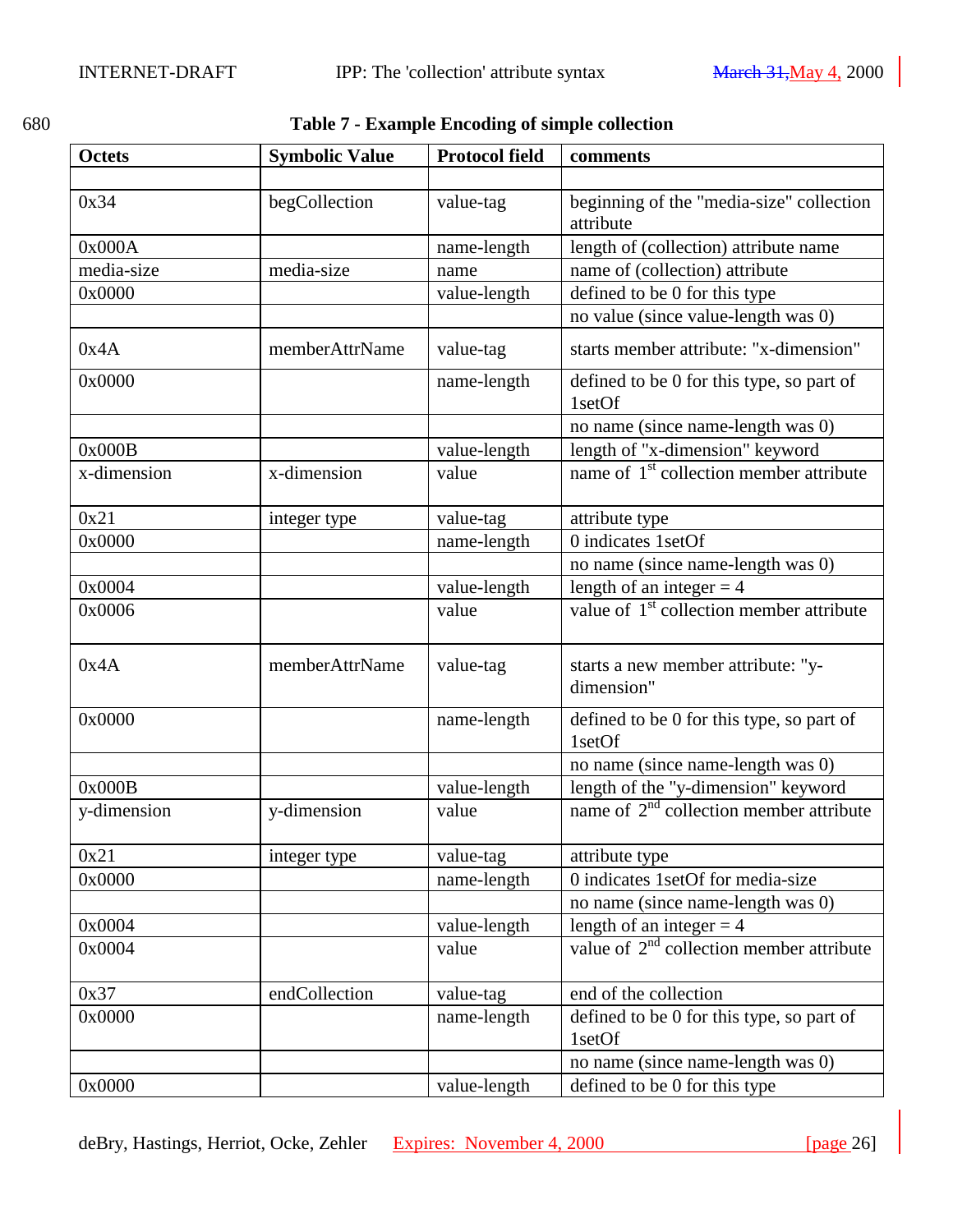<span id="page-26-0"></span>

| <b>Octets</b> | <b>Symbolic Value</b> | <b>Protocol field</b> | comments                            |
|---------------|-----------------------|-----------------------|-------------------------------------|
|               |                       |                       |                                     |
|               |                       |                       | no value (since value-length was 0) |
|               |                       |                       |                                     |

# 682 **15 Appendix B: Encoding Example of 1setOf Collection**

683 The overall structure of the collection value can be pictorially represented as:

| 684 |                  | "media-size-supported" $=$                              |                                                         |             |
|-----|------------------|---------------------------------------------------------|---------------------------------------------------------|-------------|
| 685 |                  | "x-dimension" = 6;                                      |                                                         |             |
| 686 |                  | "y-dimension" $=$ 4                                     |                                                         |             |
| 687 | },               |                                                         |                                                         |             |
| 688 |                  | "x-dimension" = 3;                                      |                                                         |             |
| 689 |                  | "y-dimension" $= 5$                                     |                                                         |             |
| 690 | };               |                                                         |                                                         |             |
| 691 |                  |                                                         |                                                         |             |
| 692 |                  |                                                         |                                                         |             |
| 693 |                  | A simplified view of the encoding would look like this: |                                                         |             |
| 694 |                  |                                                         | <b>Table 8 - Overview Encoding of 1setOf collection</b> |             |
| 695 |                  |                                                         |                                                         |             |
|     | $Ta\sigma$ Volue |                                                         | $N_{\alpha m\alpha}$                                    | $V_0$ $\mu$ |

| Tag Value      | Name                 | Value       |
|----------------|----------------------|-------------|
|                |                      |             |
| begCollection  | media-size-supported | 1111        |
| memberAttrName | 1111                 | x-dimension |
| integer        | 1111                 | 6           |
| memberAttrName | 1111                 | y-dimension |
| integer        | 1111                 | 4           |
| endCollection  | 1111                 | 1111        |
| begCollection  | 1111                 | 1111        |
| memberAttrName | 1111                 | x-dimension |
| integer        | 1111                 | 3           |
| memberAttrName | 1111                 | y-dimension |
| integer        | 1111                 | 5           |
| endCollection  | 1111                 | 1111        |

696

# 697 **Table 9 - Example Encoding of 1setOf collection**

698

| <b>Octets</b> | <b>Symbolic Value</b> | <b>Protocol field</b> | comments |
|---------------|-----------------------|-----------------------|----------|
|               |                       |                       |          |
|               |                       |                       |          |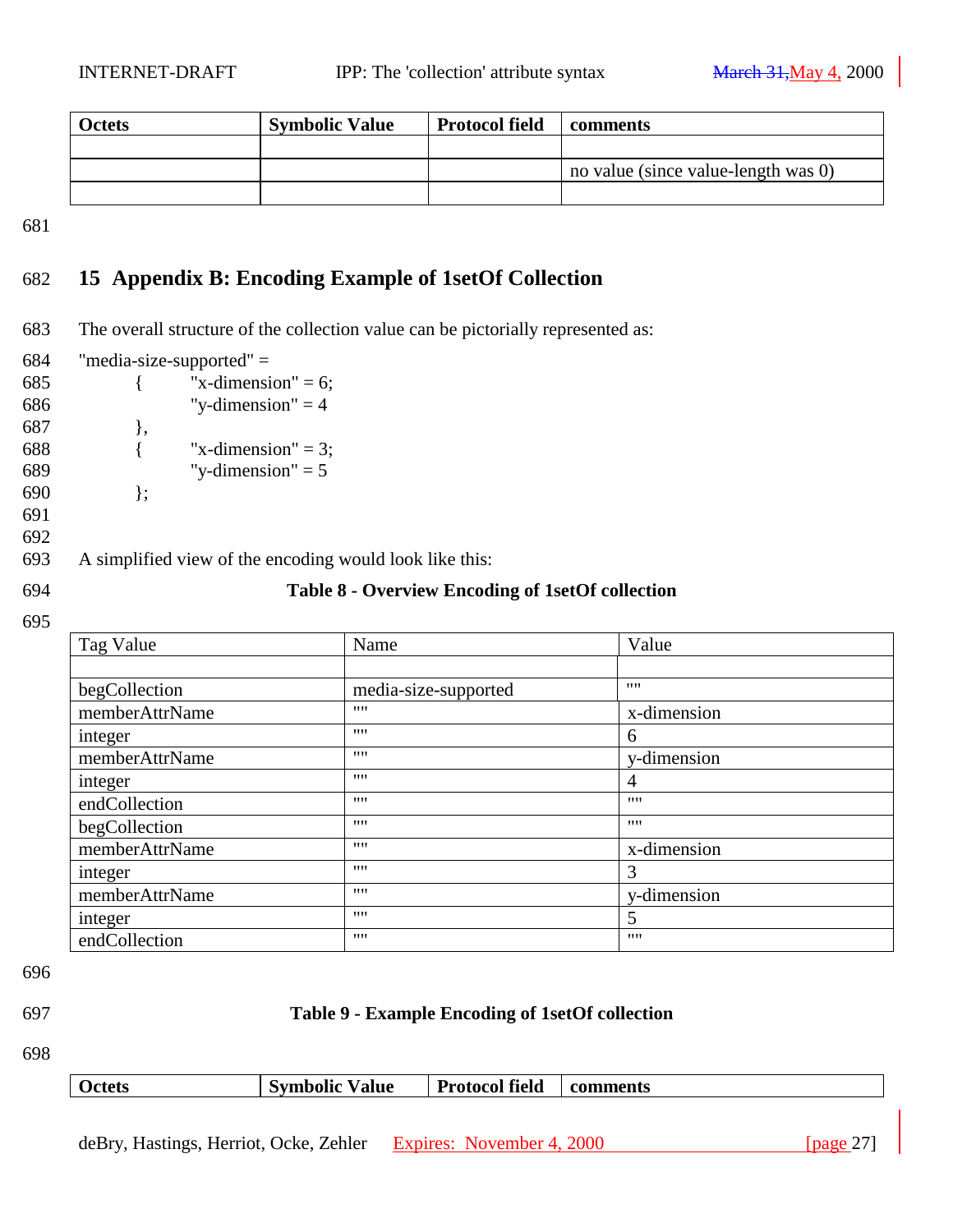| 0x34                 | begCollection  | value-tag             | beginning of the "media-size-supported                                                 |
|----------------------|----------------|-----------------------|----------------------------------------------------------------------------------------|
|                      |                |                       | (1setOf collection" attribute                                                          |
| 0x00014              |                | name-length           | length of (collection) attribute name                                                  |
| media-size-supported | media-size-    | name                  | name of (collection) attribute                                                         |
|                      | supported      |                       |                                                                                        |
| 0x0000               |                | value-length          | defined to be 0 for this type                                                          |
|                      |                |                       | no value (since value-length was 0)                                                    |
| 0x4A                 | memberAttrName | value-tag             | starts member attribute: "x-dimension"                                                 |
| 0x0000               |                | name-length           | defined to be 0 for this type, so part of<br>1setOf                                    |
|                      |                |                       |                                                                                        |
| 0x000B               |                |                       | no name (since name-length was 0)                                                      |
| x-dimension          | x-dimension    | value-length<br>value | length of "x-dimension" keyword<br>name of 1 <sup>st</sup> collection member attribute |
|                      |                |                       |                                                                                        |
| 0x21                 | integer type   | value-tag             | attribute type                                                                         |
| 0x0000               |                | name-length           | 0 indicates 1setOf                                                                     |
|                      |                |                       | no name (since name-length was 0)                                                      |
| 0x0004               |                | value-length          | length of an integer $=$ 4                                                             |
| 0x0006               |                | value                 | value of $1st$ collection member attribute                                             |
| 0x4A                 | memberAttrName | value-tag             | starts member attribute: "y-dimension"                                                 |
| 0x0000               |                | name-length           | defined to be 0 for this type, so part of<br>1setOf                                    |
|                      |                |                       | no name (since name-length was 0)                                                      |
| 0x000B               |                | value-length          | length of the "y-dimension" keyword                                                    |
| y-dimension          | y-dimension    | value                 | name of $2nd$ collection member attribute                                              |
| 0x21                 | integer type   | value-tag             | attribute type                                                                         |
| 0x0000               |                | name-length           | $\overline{0}$ indicates 1setOf                                                        |
|                      |                |                       | no name (since name-length was 0)                                                      |
| 0x0004               |                | value-length          | length of an integer $=$ 4                                                             |
| 0x0004               |                | value                 | value of $2nd$ collection member attribute                                             |
| 0x37                 | endCollection  | value-tag             | end of the collection                                                                  |
| 0x0000               |                | name-length           | defined to be 0 for this type, so part of                                              |
|                      |                |                       | 1setOf                                                                                 |
|                      |                |                       | no name (since name-length was 0)                                                      |
| 0x0000               |                | value-length          | defined to be 0 for this type                                                          |
|                      |                |                       | no value (since value-length was 0)                                                    |
| 0x34                 | begCollection  | value-tag             | beginning of the $2nd$ member of the                                                   |
|                      |                |                       | 1SetOf "sizes-avail " collection attribute                                             |
| 0x0000               |                | name-length           | Zero length name indicates this is                                                     |
|                      |                |                       | member of previous attribute                                                           |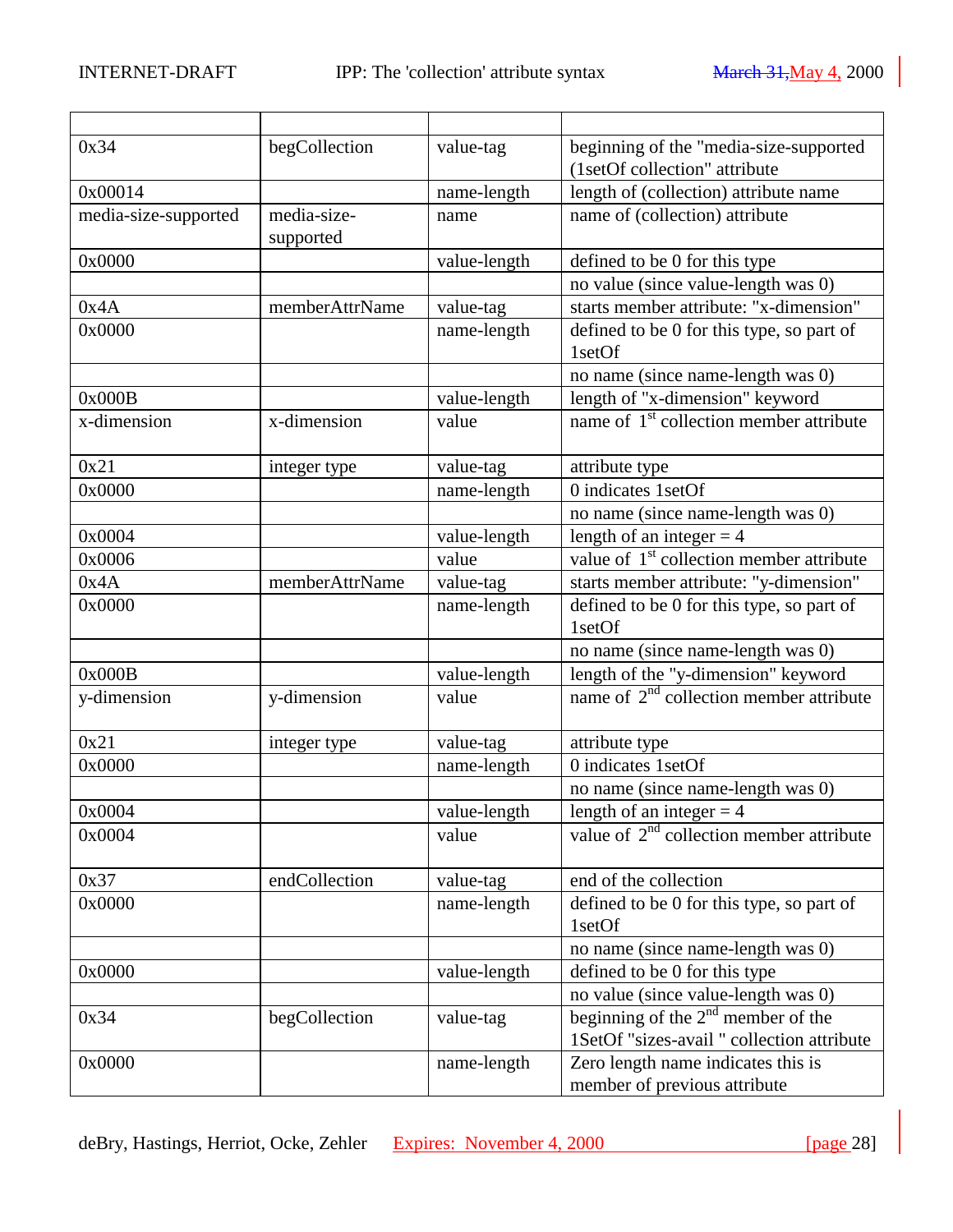| <b>Octets</b> | <b>Symbolic Value</b> | <b>Protocol field</b> | comments                                             |
|---------------|-----------------------|-----------------------|------------------------------------------------------|
|               |                       |                       |                                                      |
|               |                       | name                  | no name (since name-length was 0)                    |
| 0x0000        |                       | value-length          | defined to be 0 for this type                        |
|               |                       |                       | no value (since value-length was 0)                  |
| 0x4A          | memberAttrName        | value-tag             | starts member attribute: "x-dimension"               |
| 0x0000        |                       | name-length           | defined to be 0 for this type, so part of            |
|               |                       |                       | 1setOf                                               |
|               |                       |                       | no name (since name-length was 0)                    |
| 0x000B        |                       | value-length          | length of "x-dimension" keyword                      |
| x-dimension   | x-dimension           | value                 | name of 1 <sup>st</sup> collection member attribute  |
| 0x21          | integer type          | value-tag             | attribute type                                       |
| 0x0000        |                       | name-length           | 0 indicates 1setOf                                   |
|               |                       |                       | no name (since name-length was 0)                    |
| 0x0004        |                       | value-length          | length of an integer $=$ 4                           |
| 0x0003        |                       | value                 | value of 1 <sup>st</sup> collection member attribute |
|               |                       |                       |                                                      |
| 0x4A          | memberAttrName        | value-tag             | starts member attribute: "y-dimension"               |
| 0x0000        |                       | name-length           | defined to be 0 for this type, so part of<br>1setOf  |
|               |                       |                       | no name (since name-length was 0)                    |
| 0x000B        |                       | value-length          | length of the "y-dimension" keyword                  |
| y-dimension   | y-dimension           | value                 | name of $2nd$ collection member attribute            |
| 0x21          | integer type          | value-tag             | attribute type                                       |
| 0x0000        |                       | name-length           | 0 indicates 1setOf                                   |
|               |                       |                       | no name (since name-length was 0)                    |
| 0x0004        |                       | value-length          | length of an integer $=$ 4                           |
| 0x0005        |                       | value                 | value of $2nd$ collection member attribute           |
| 0x37          | endCollection         | value-tag             | end of the 1setOf collection value                   |
| 0x0000        |                       | name-length           | defined to be 0 for this type, so part of            |
|               |                       |                       | 1setOf                                               |
|               |                       |                       | no name (since name-length was 0)                    |
| 0x0000        |                       | value-length          | defined to be 0 for this type                        |
|               |                       |                       | no value (since value-length was 0)                  |

700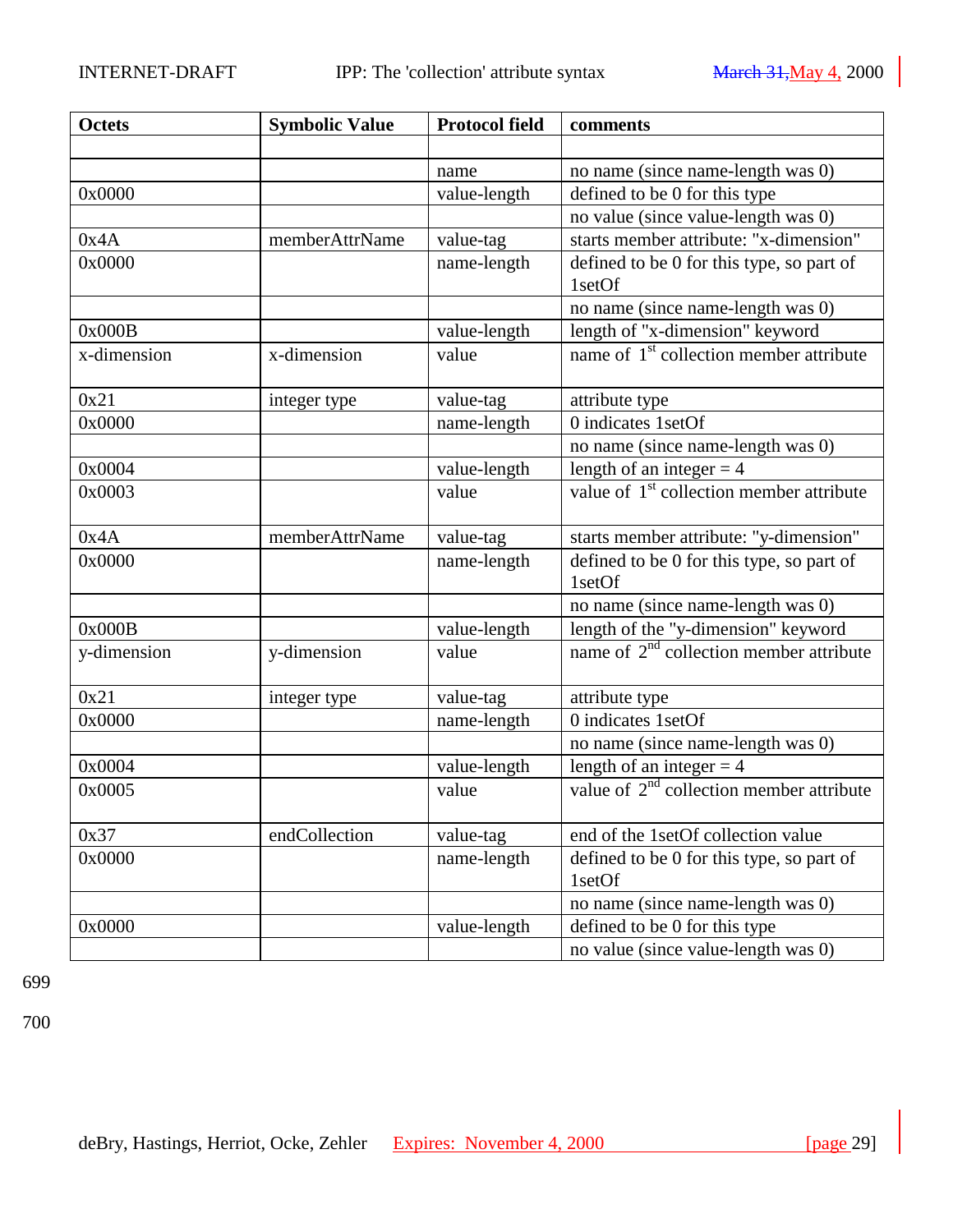# <span id="page-29-0"></span>701 **16 Appendix C: Encoding Example of Collection containing 1setOf XXX attribute**

702 The overall structure of the collection value can be pictorially represented as:

 $703$  "wagons" =  $704$  { "colors" = red, blue;

- 705 "sizes" = 4, 6, 8"
- 706 }
- 707

708 A simplified view of the encoding would look like this:

709

#### 710 **Table 10 - Overview Encoding of collection with 1setOf value**

711

| Tag Value      | Name   | Value  |  |
|----------------|--------|--------|--|
|                |        |        |  |
| begCollection  | wagons | 1111   |  |
| memberAttrName | 1111   | colors |  |
| keyword        | 1111   | red    |  |
| keyword        | 1111   | blue   |  |
| memberAttrName | 1111   | sizes  |  |
| integer        | 1111   | 4      |  |
| integer        | 1111   | 6      |  |
| integer        | 1111   | 8      |  |
| endCollection  | 1111   | 1111   |  |

712

#### 713 **Table 11 - Example Encoding of collection with 1setOf value**

| <b>Octets</b> | <b>Symbolic Value</b> | <b>Protocol field</b> | comments                                            |
|---------------|-----------------------|-----------------------|-----------------------------------------------------|
|               |                       |                       |                                                     |
| 0x34          | begCollection         | value-tag             | beginning of the "wagons" collection<br>attribute   |
| 0x0005        |                       | name-length           | length of (collection) attribute name               |
| wagons        | wagons                | name                  | name of (collection) attribute                      |
| 0x0000        |                       | value-length          | defined to be 0 for this type                       |
|               |                       |                       | no value (since value-length was 0)                 |
| 0x4A          | memberAttrName        | value-tag             | starts a new member attribute: "colors"             |
| 0x0000        |                       | name-length           | defined to be 0 for this type, so part of<br>1setOf |
|               |                       |                       | no name (since name-length was 0)                   |
| 0x0006        |                       | value-length          | length of "colors" keyword                          |
| colors        | colosr                | value                 | value is name of 1 <sup>st</sup> member attribute   |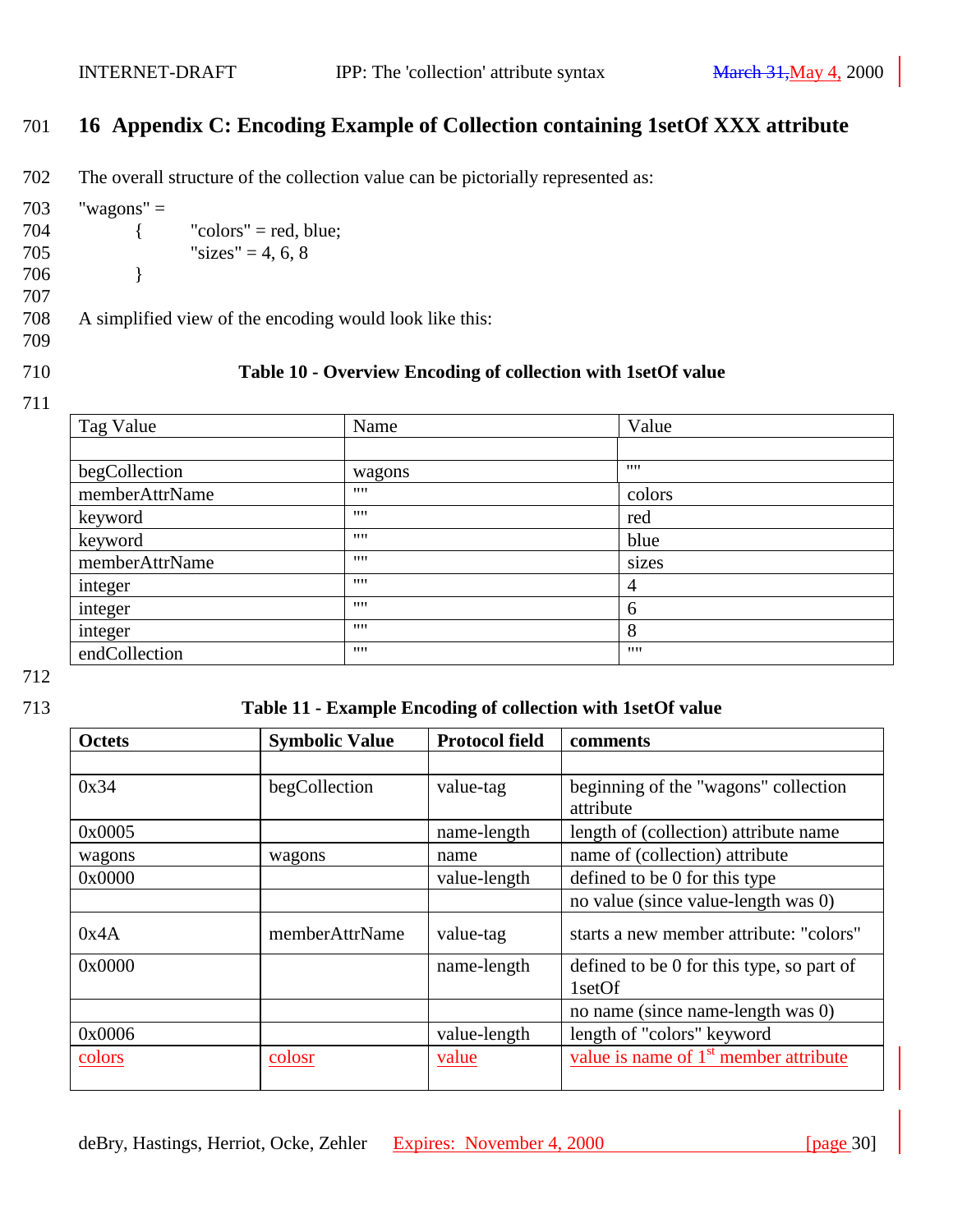| <b>Octets</b> | <b>Symbolic Value</b> | <b>Protocol field</b> | comments                                            |
|---------------|-----------------------|-----------------------|-----------------------------------------------------|
|               |                       |                       |                                                     |
| 0x44          | keyword type          | value-tag             | keyword type                                        |
| 0x0000        |                       | name-length           | 0 indicates 1setOf wagons                           |
|               |                       |                       | no name (since name-length was 0)                   |
| 0x0004        |                       | value-length          |                                                     |
| blue          | blue                  | value                 | value of 1 <sup>st</sup> member attribute           |
| 0x44          | keyword type          | value-tag             | keyword type                                        |
| 0x0000        |                       | name-length           | 0 indicates 1setOf wagons                           |
|               |                       |                       | no name (since name-length was 0)                   |
| 0x0003        |                       | value-length          |                                                     |
| red           | red                   | value                 | value of 1 <sup>st</sup> member attribute           |
| 0x4A          | memberAttrName        | value-tag             | starts a new member attribute: "sizes"              |
| 0x0000        |                       | name-length           | defined to be 0 for this type, so part of<br>1setOf |
|               |                       |                       | no name (since name-length was 0)                   |
| 0x0005        |                       | value-length          | length of "length-avail" keyword                    |
| sizes         | sizes                 | value                 | Name of $2nd$ member attribute                      |
| 0x21          | integer type          | value-tag             | attribute type                                      |
| 0x0000        |                       | name-length           | 0 indicates 1setOf wagons                           |
|               |                       |                       | no name (since name-length was 0)                   |
| 0x0004        |                       | value-length          | length of an integer $=$ 4                          |
| 0x0004        |                       | value                 | 1 <sup>st</sup> value for 1SetOf integer attribute  |
| 0x21          | integer type          | value-tag             | attribute type                                      |
| 0x0000        |                       | name-length           | 0 indicates 1setOf                                  |
|               |                       |                       | no name (since name-length was 0)                   |
| 0x0004        |                       | value-length          | length of an integer $=$ 4                          |
| 0x0006        |                       | value                 | 2 <sup>nd</sup> value for 1SetOf integer attribute  |
| 0x21          | integer type          | value-tag             | attribute type                                      |
| 0x0000        |                       | name-length           | 0 indicates 1setOf                                  |
|               |                       |                       | no name (since name-length was 0)                   |
| 0x0004        |                       | value-length          | length of an integer $=$ 4                          |
| 0x0008        |                       | value                 | 3 <sup>rd</sup> value for 1SetOf integer attribute  |
| 0x37          | endCollection         | value-tag             | end of the collection                               |